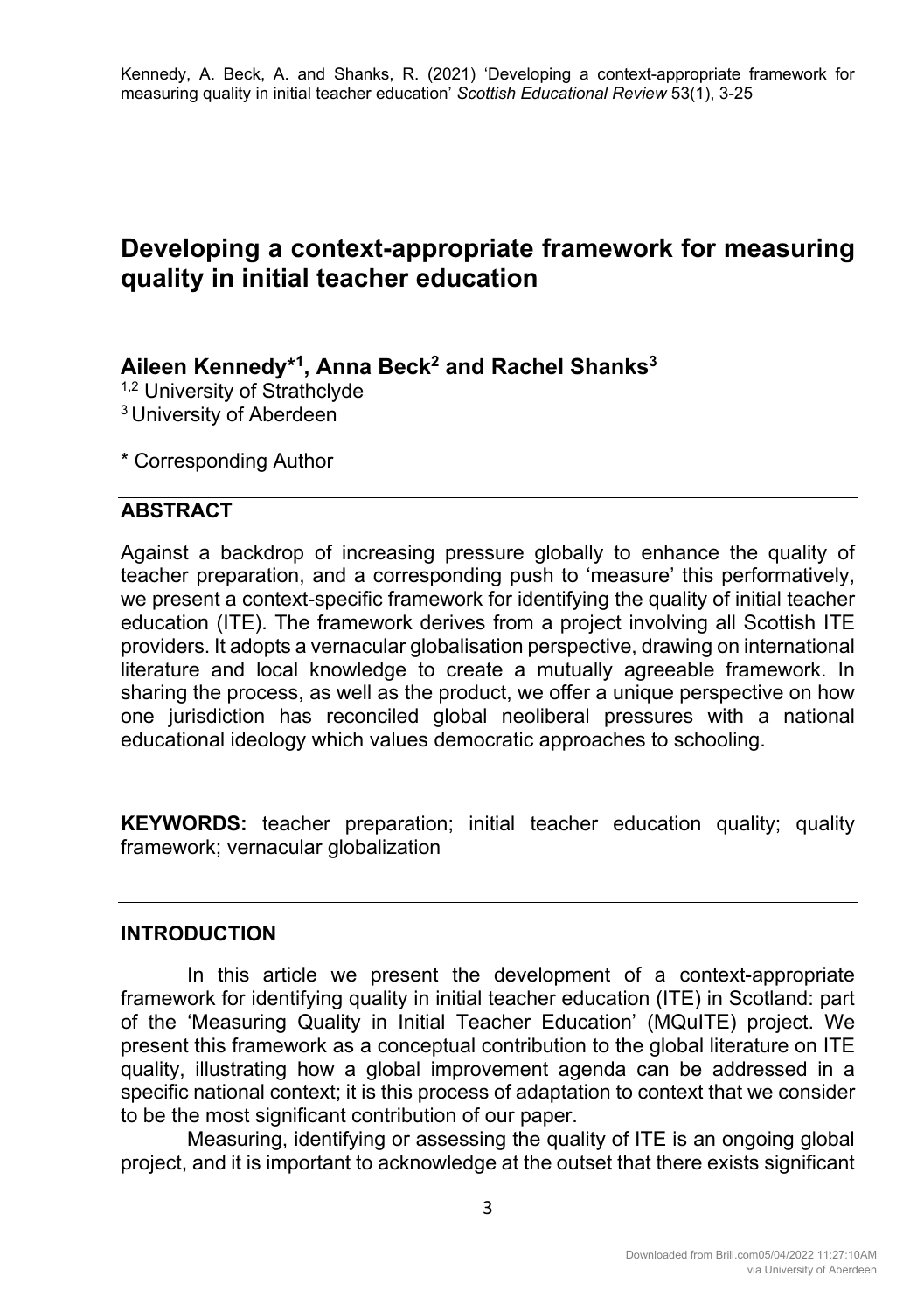debate around what it means to 'measure', 'identify' or 'assess' quality in ITE. These debates, while important, are not the focus of this article, but we have considered them elsewhere (Adams & McLennan, 2021). Regardless of the specific terminology chosen, in order to be able to say anything about the quality of ITE, there is a need to develop 'tools which are context responsive' (Richmond, Salazar & Jones, 2019: 88). There also exists considerable debate over what 'quality' ITE might look like, and this is central to the work we present here. However, we are not trying to put forward one particular view of what constitutes quality in ITE, rather, we are exploring how, at a national level, we might come to some agreement about what matters, and therefore, what can be seen as quality in a specific national context at a specific point in time, viewing quality as both temporal and contingent.

MQuITE is a six-year, Scottish Government-funded project involving all 11 ITE providers in Scotland<sup>1</sup>, together with the General Teaching Council for Scotland (GTCS). It is framed around two research questions:

- 1. How can quality in ITE be measured in a Scottish, context-appropriate way?
- 2. What does this measuring tell us about aspects of quality in different ITE routes in Scotland?

The project was established in response to growing parliamentary scrutiny of ITE (Scottish Parliament, 2017). In the wider national education policy context, there has been increasing reliance on measurable performance indicators as a form of accountability (see Scottish Government, 2018), what Power (1997) calls 'rituals of verification'. It is also important to note that, in the last decade, the ITE landscape in Scotland has changed significantly, with a number of new routes established in an attempt to address challenges around the lack of diversity in the teacher workforce, teacher shortages and the global 'problem' of teacher quality. However, to date there are no plans to evaluate or research their success, despite considerable investment of resources, both human and financial.

All initial teacher education in Scotland is delivered by one of 11 institutions of higher education (the Universities of Aberdeen, Dundee, Edinburgh, Edinburgh Napier, Glasgow, the Highlands and Islands, Queen Margaret, Stirling, Strathclyde, West of Scotland and the Royal Conservatoire). Initial teacher education is accredited through a four-year Bachelor's degree, a-two year Master degree, or a 36-week bridging programme for graduates (Professional Graduate Diploma in Education – PGDE), some of which are delivered online and/or at a distance (see Shanks, 2020 for detailed analysis of each route). The PGDE is available for those wishing to become primary school teachers and for 25 different secondary school subjects (Shanks, 2020). In the 2019-20 academic year there were 1,344 students on PGDE primary programmes in Scotland and 1,444 on PGDE secondary programmes (ibid). Roughly 4000 people complete their initial teacher education each year in Scotland. In August 2019 a total of 3,134 people

<sup>1</sup> In Scotland, all ITE is university-based, although reliant on partnerships with local authorities. See MacDonald and Rae (2018) for further discussion.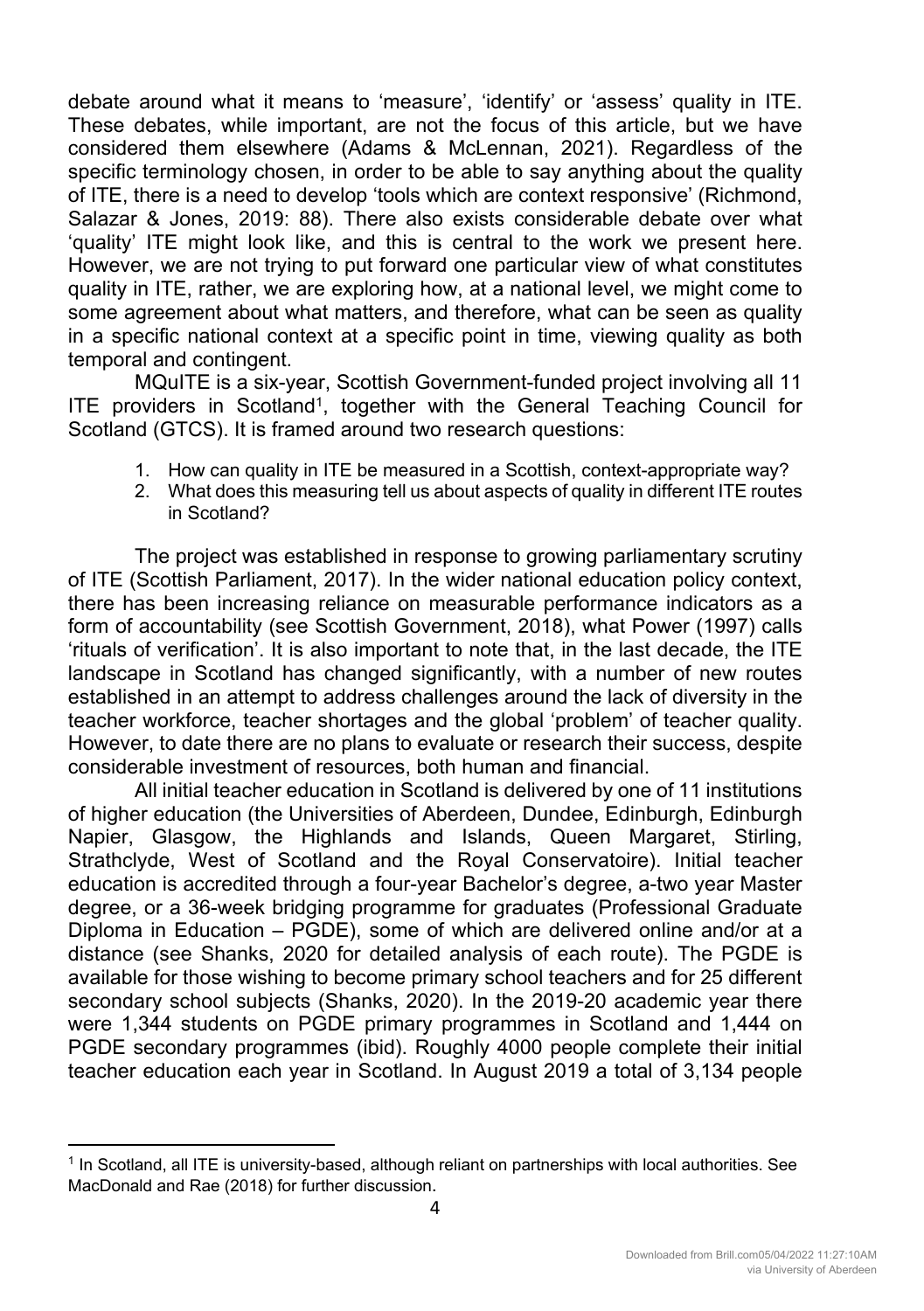started the full-time Teacher Induction Scheme (ibid). For a more detailed discussion of teacher preparation in Scotland see Shanks (2020).

The first phase of the MQuITE project was a literature review (Rauschenberger, Adams & Kennedy, 2017), from which the project team developed a framework to guide data collection. We do not discuss in any detail here the underlying methodology for the literature review: this is discussed in the original review (ibid.). What has been fundamental to the work of the MQuITE team has been ensuring that any framework for measuring, or identifying, quality in ITE in Scotland is context-appropriate in order to 'measure' what matters locally; as Biesta (2017) says, 'this concerns the question whether what is being measured actually represents what we value about education, that is whether it corresponds to our conception of good education' (p. 316).

Most of the contemporary literature on measuring quality in ITE programmes either correlates individual teacher data to student attainment data, mapping this back to the teacher's ITE programme (Jackson, Rockoff & Staiger, 2014), or reviews programme documentation, teachers' educational background and absence figures (Jacob & Welsh, 2011). While such methods may assist in the Scottish context, they do not wholly align with the cultural and political context of teacher education in contemporary Scotland, illustrating Bartell, Floden & Richmond's claim (2018: 426) that 'the types of measures selected and what they measure are not neutral, however, but rather reflect specific priorities and goals for schooling'. The MQuITE project therefore adopted an interpretivist stance, prioritising collaborative development of the framework and subsequent interrogation of empirical data. We believe that this approach will not only result in useful output, but that the process itself will provide an opportunity for ITE providers to engage in ongoing interrogation and development of their work in a way that allows them to both contribute to national and international knowledge about measuring ITE quality, while also developing their own programmes. We do acknowledge, however, that while the insider perspective is undoubtedly a strength here, it also brings with it the risk of blindness to certain perspectives due to the common assumptive world we all inhabit. The project aims to yield findings that the Scottish academic, professional and policy communities will find persuasive, thereby 'reclaiming accountability' (Cochran-Smith et al*.*, 2018), at the same time seeking to contribute to growing international understanding about how best to measure ITE quality in a context-responsive way.

What follows focuses principally on what we have learned from the literature about how ITE quality is measured, and how we have used that knowledge, together with our own contextual understanding, to create the MQuITE framework. We believe this is the first such properly contextualised, researchinformed, country-wide framework designed to guide the identification of ITE quality.

## **THE CHANGING NATURE OF ITE: GLOBAL THEMES**

Across the globe, teacher education has become a site of political struggle (Furlong, Cochran-Smith & Brennan, 2009; Trippestad, Swennen & Werler, 2017). The spread of the 'Global Education Reform Movement' (GERM; Sahlberg, 2011) has led to the development of education systems driven by standardisation and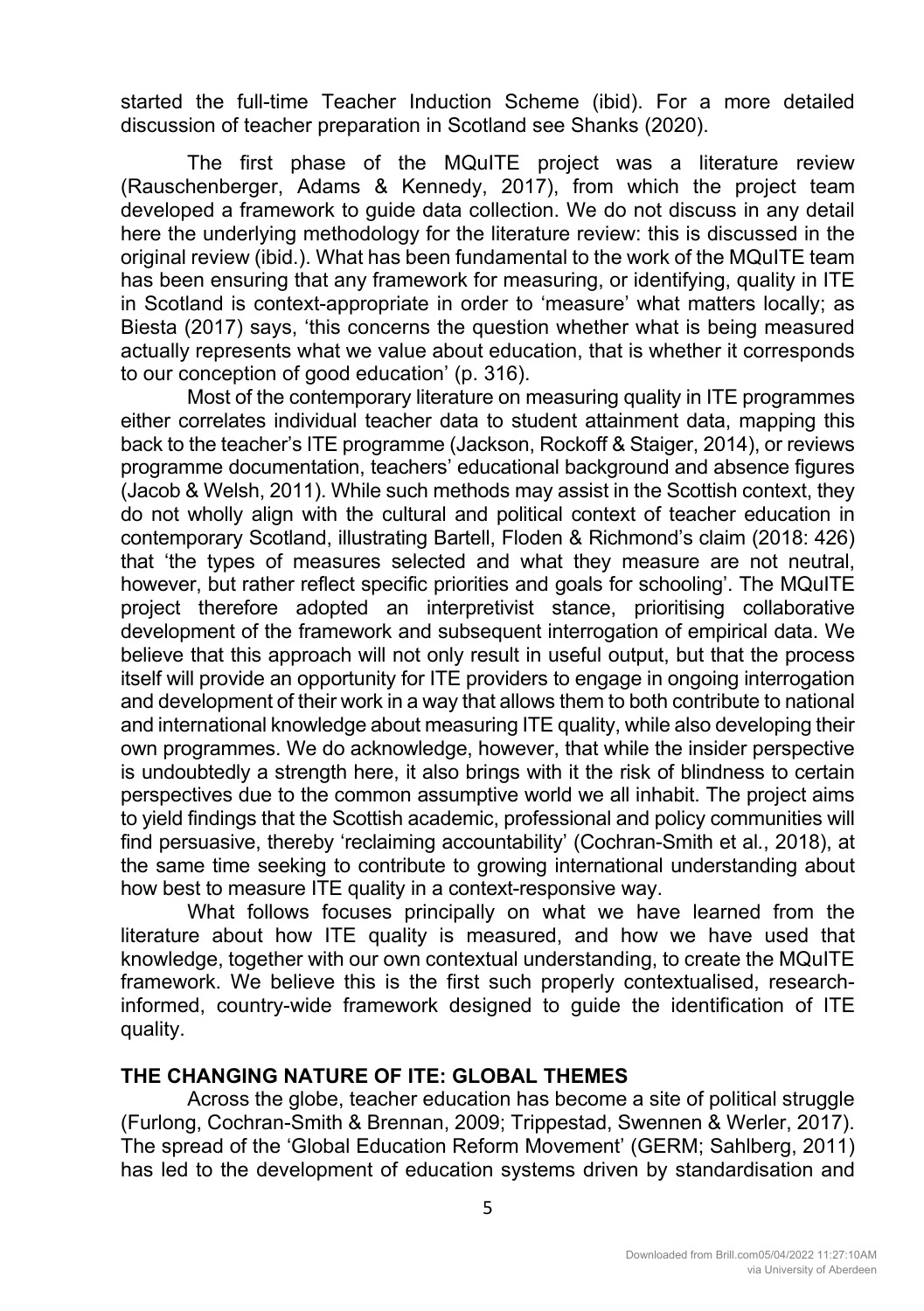accountability, and as Menter (2018) writes, 'nowhere within the educational systems are these two features more evident than within teacher education' (p. 313). In teacher education, standardisation and accountability can be recognised in the development and use of teacher standards as a form of quality control. Despite the lack of evidence base (Kennedy, 2016), teacher standards are used by governments across the world to judge teacher performance, with the ultimate goal of improving the quality of education. Ongoing debates about what the teacher education curriculum should contain, and how prospective teachers should be educated, have become common features of government deliberation, and teacher standards play a significant role here. They dictate curriculum content and set the bar for entry into the profession, often resulting in the reduction of ITE to a list of tick-box competencies (Fransson, Gallant & Shanks, 2018; Kennedy, 2016), thereby restricting the scope of ITE programmes.

At the same time, there has been a global shift towards 'holding teacher education accountable' (Cochran-Smith et al., 2017, p. 572), which has led to the development of mechanisms to systematically monitor the 'outcomes' of ITE programmes. Although this is clearly linked to the global focus on 'teacher quality' and the re-positioning of teacher education as a policy problem, further impetus has been provided by two growing narratives. The first is a political concern about the 'failure' of university-based ITE, particularly within the US, but also visible elsewhere, and the second is the re-framing of education policy as a method for addressing social inequalities (ibid). Both of these narratives place increasing pressure on ITE programmes and stipulate a particular vision of what counts as 'quality' ITE.

The themes discussed above have emerged in national education systems in different ways and have played a significant part in shaping the nature of ITE programmes. In the following section, we outline the ways in which these themes have been re-contextualised in Scotland.

## **SCOTTISH ITE WITHIN A GLOBAL CONTEXT**

ITE in Scotland was, until fairly recently, fairly homogenous, and despite increasing diversity in provision in recent years (Shanks, 2020), all ITE in Scotland remains university-based. However, this is not necessarily the case internationally (Schwille, Ingvarson & Holdgreve-Resendez, 2013) and is not the case in some other parts of the UK (Beauchamp et al., 2016). In England, for example, there has been a gradual shift away from university-based ITE to school-led initial teacher 'training', restricting the involvement of universities (McIntyre, Youens & Stevenson, 2017). These alternative forms of ITE, such as 'Teach First' and 'School Direct', centre on school-based teacher 'training' and place university ITE providers in a much more vulnerable position as their role as lead providers is no longer guaranteed. To date, Scotland has resisted employment-based ITE routes, but we acknowledge that university providers cannot be complacent.

Privatisation of education has long been resisted by those who buy into the Scottish 'myth': a set of ideological beliefs around the importance of social democracy, social justice and equality that shape the Scottish education system (Arnott & Ozga, 2010; Hulme & Kennedy, 2016; McCrone, 1992). The 'myth' paints a picture of a country that treats all of its residents as equal, a disregard for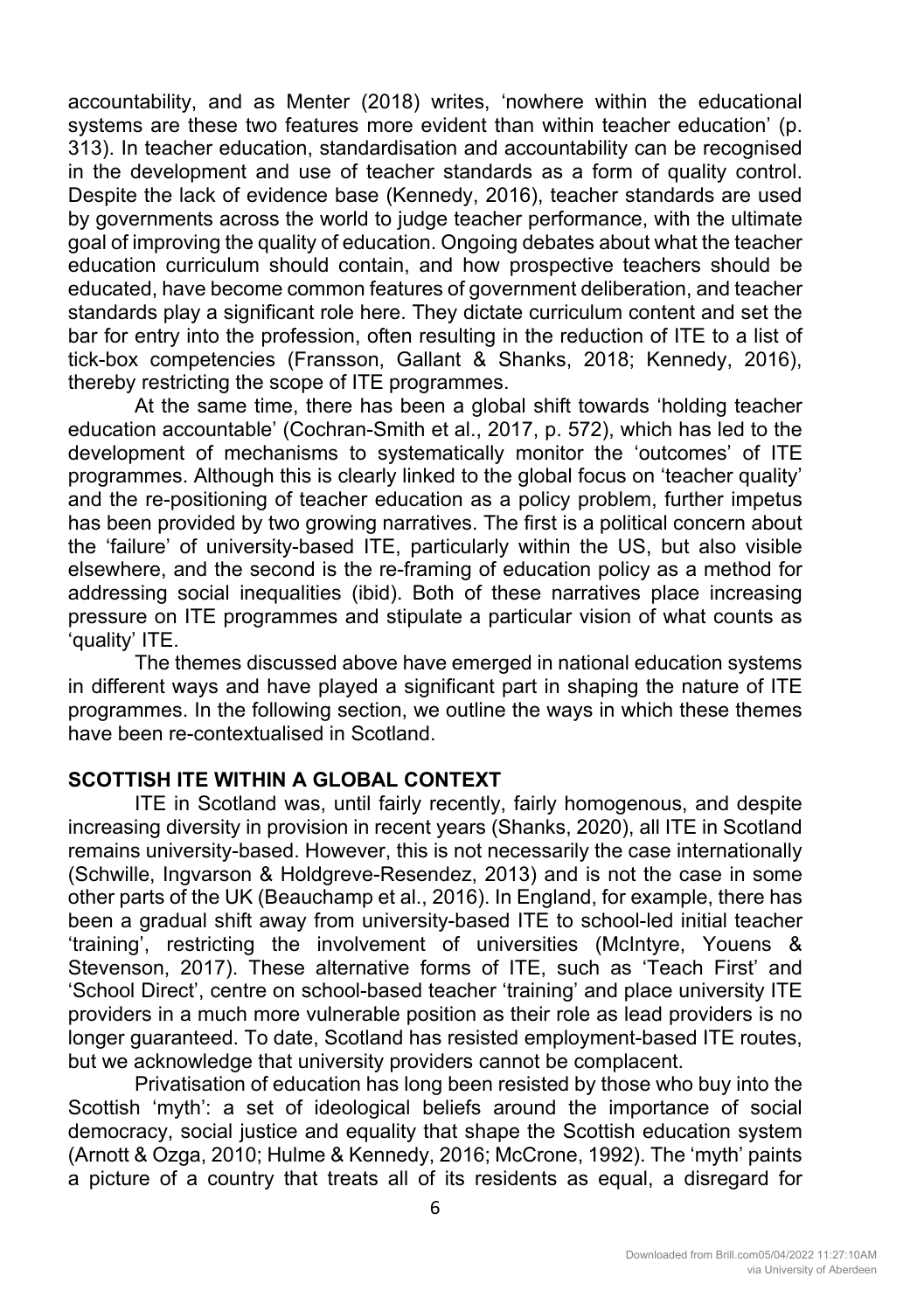differences in class and a preference for public institutions rather than private (Britton, Schweisfurth & Slade, 2018). Closely linked to the story of the 'lad o'pairts', the 'myth' sells the promise of an open education system that rewards hard work and ability over 'rank' (Humes & Bryce, 2013). Although, questions have been raised about the validity and political use of the 'myth' (Beck, 2016; Humes, 2008), there is no doubt that this narrative continues to influence political discourse, fuelling the government's drive to tackle 'inequity' so that 'every child has the same opportunity to succeed' (Scottish Government, 2018, p. 4).

Over the last 20 years, ITE in Scotland has been subject to a number of reviews and subsequent reforms, most notable of which has been 'The Donaldson Report' (Donaldson, 2011). Drawing on a discourse of intellectualism, and informed by a specially commissioned literature review (Menter, Hulme, Elliot & Lewin, 2010), it positioned teaching as a highly complex profession, making the case for a re-conceptualised form of teacher professionalism that would see teachers as autonomous, active agents of educational change. It is worth noting, however, that the resulting recommendations, while drawing on 'a call for evidence which received almost 100 responses, and a questionnaire for serving teachers which received just under 2500 responses' (Donaldson, 2010: iii), were not based explicitly on any empirical research on current provision in Scotland.

Of specific relevance to the MQuITE project was Donaldson's call for changes to the fundamental structure and content of undergraduate ITE programmes, to which almost every ITE provider responded. However, the nature of these responses varied considerably, and although the report has been widely recognised as one of the most ambitious reform agendas in the history of Scottish education, its implementation has been piecemeal, and under-researched (although see Beck, 2016 and Beck & Adams, 2020).

While the Donaldson Report promoted a vision of democratic teacher professionalism (Sachs, 2001), this has subsequently been challenged by new policy directions. In an attempt to create an explicit performance improvement and measurement programme for education in Scotland, the National Improvement Framework (NIF) was introduced by the Scottish Government in 2015. It presents six 'drivers' for the improvement of the education system and stresses the importance of collecting school performance data in each of these areas. The NIF is updated annually, all versions buying into the metanarrative around 'teacher quality' and 'excellence and equity'. Proposals to 'evaluate the success of initial teacher education', 'evaluate how well-prepared student teachers are', measure the 'consistency of teacher judgement', 'evaluate 'learning, teaching and assessments' and to gather data on the 'quality of what goes on in classrooms' (Scottish Government, 2016, p13-19) reflect an increased culture of accountability both within schools and ITE programmes. Following a long history of reliance on GTCS accreditation, and annual university quality assurance processes, these developments heralded a shift from looking at the quality of individual programmes to a focus on the national ITE 'system' as a whole.

This increased culture of accountability at a system level was highlighted by an inquiry initiated by the Scottish Parliament Education and Skills Committee in 2017. This inquiry set out to explore teacher workforce concerns but, due to the somewhat random nature of who ends up giving 'evidence' to the Committee, the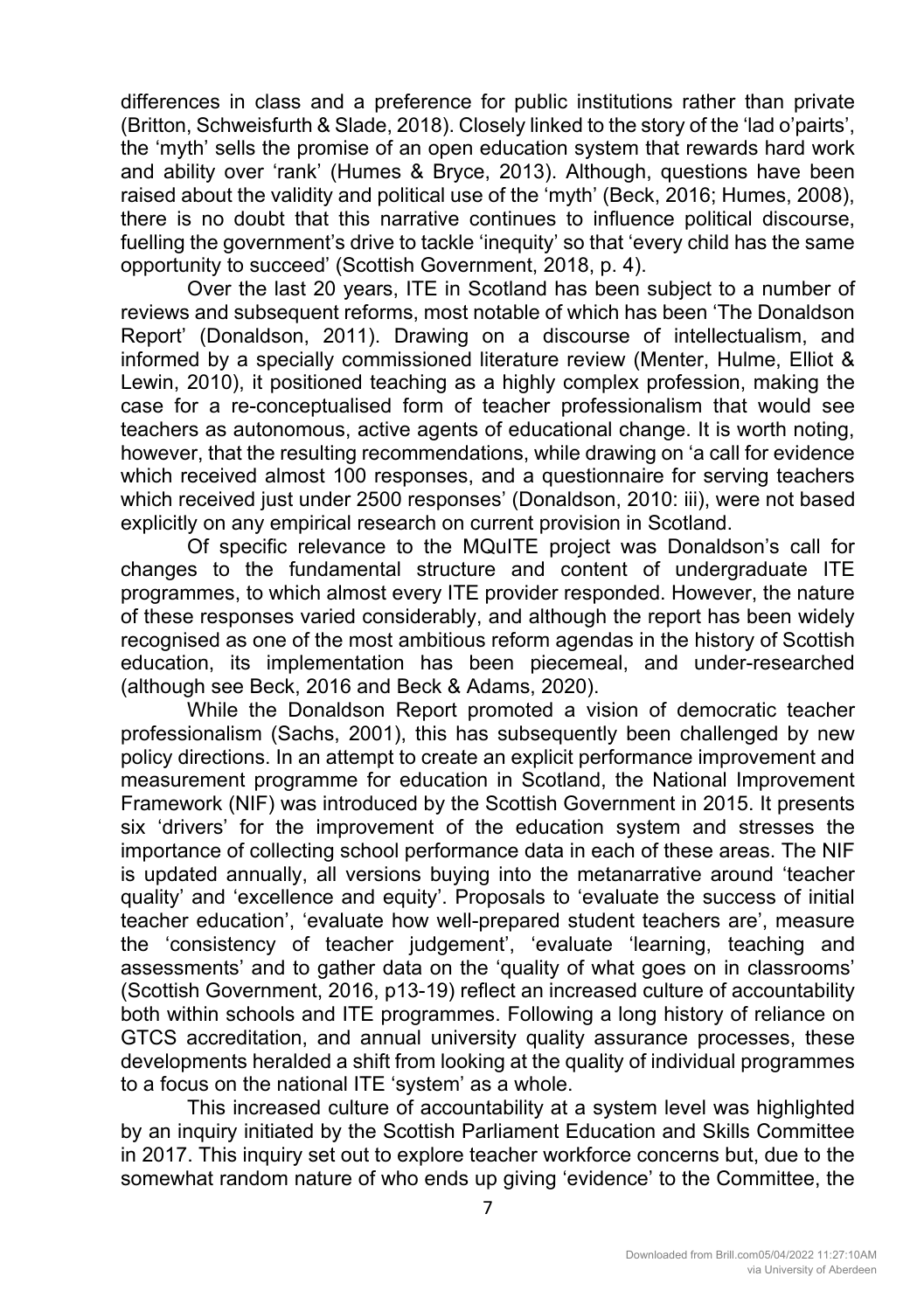Inquiry ended up focusing a great deal of criticism on the quality of ITE in Scotland. In relation to beginning teachers' capacity to teach numeracy and literacy, the inquiry report stated: 'The Committee is concerned that the baseline of quality in relation to course content, and student ability, may be lacking in some instances' (Scottish Parliament, 2017: 3). The report did acknowledge that simply to count hours of content in each programme would be too simplistic a way to identify the quality and appropriateness of the ITE curriculum, but nonetheless, the message that ITE quality was lacking came across unequivocally. The report appears to disregard the idea of career-long professional learning, suggesting instead that much of a teacher's learning should be complete by the end of their ITE (Kennedy, 2018). With no other formal channel to challenge these perceptions, the importance of the MQuITE project as a means of providing solid empirical evidence about ITE quality became more apparent.

More recently, the publication of 'Empowering Schools: education reform progress update' (Scottish Government, 2019), reveals a dual-pronged conceptualisation of teacher education quality, simultaneously supporting what Cochran-Smith et al*.* (2016) would call 'teacher education accountability', understood both as externally imposed, market-driven, managerial ways of measuring quality, and as being a process that is 'primarily professional and that acknowledges the shared responsibility of teacher education programs, schools, and policymakers to prepare and support teachers' (p. 5). These two conceptualisations are demonstrated in the Government's report, publicly stating its continuing commitment to supporting the MQuITE project (Scottish Government, 2019: 14) – an indicator of 'teacher education responsibility' – but also to pressing ahead with the implementation of an 'ITE self-evaluation framework', led by Education Scotland, the national education improvement agency, suggesting an externally-imposed, managerial accountability conception. Thus, the need to reclaim, or at least reconfigure, the discourse of accountability towards the responsibility conception, became even more pressing.

So, with a drive to develop a range of new, innovative ITE routes designed to address a series of challenges including teacher shortages and a lack of diversity in the profession, we arrived at a position where the diversity of ITE routes was increasing, yet performance measures were being narrowed, thus suggesting that existing measures of quality might not be sufficiently reliable or suitable. It was within this context that MQuITE sought to find meaningful ways to capture and articulate ITE quality.

## **ADOPTING A VERNACULAR GLOBALISATION LENS**

Given the complex interplay between global and national reform, as outlined above, we situate our work within Appadurai's concept of 'vernacular globalisation' (1996). That is, we recognise that global narratives have a significant impact on national policy, but also recognise that these narratives are mediated within the local historical, cultural, political and educational context (Rizvi & Lingard, 2010), and that local context plays a significant role in interpreting and then promoting or silencing particular global policy agendas. This is similar to the concept of 'glocalisation', which highlights the role that local and national history and politics play in mediating multidirectional relationships between the local,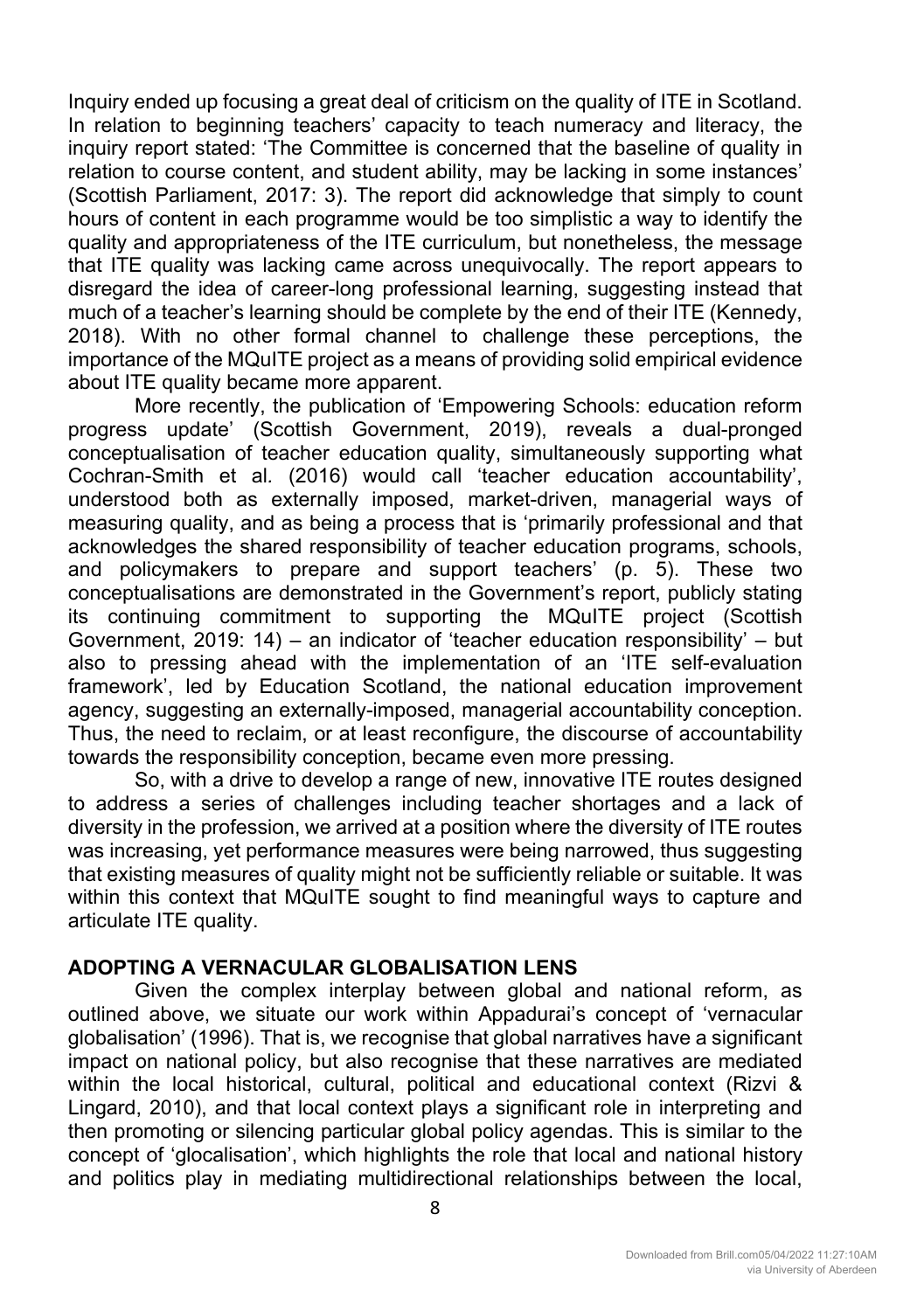national and global (Ozga & Lingard, 2007). Our approach to this phase of the project was therefore an explicit attempt to contextualise global literature within meaningful national practice. However, we have used the concept of 'vernacular globalisation' in a different way to how it was originally used. Rather than looking at policy borrowing or globalisation as it has actually played out in the past, we have made a deliberate and conscious decision to consider how Scotland's particular context should shape the way in which insights from international policy and research are used to inform practice in Scotland in the future.<sup>2</sup>

ITE in Scotland, as elsewhere, is shaped by a complex interplay of global drivers and local forces (Beauchamp et al., 2016). Policy problems, and associated policy tools, travel across the globe as they are presented for 'borrowing' by education systems (Ozga & Lingard, 2007) and re-contextualised by the 'local' (Ball, 2012), in order to 'fit' with national culture, history and identities. Adopting a deliberate vernacular globalisation perspective therefore reminds us not to steer towards an acontextual policy-borrowing approach that overlooks the role that local context plays in the formation and enactment of policy.

Increasingly, teacher education is positioned as a policy problem rather than a learning or educational problem (Cochran-Smith, 2005), as governments across the world attempt to develop ways of demonstrating the impact of ITE on teacher quality (Wineburg, 2006). At the centre of this shift is the widely held belief that teacher quality is the most important factor influencing student attainment (Darling-Hammond, 2017); an idea which has gathered significant momentum since the publication of the OECD report 'Teachers Matter' (2005). This belief has gained traction despite a growing awareness around the complex and multifaceted nature of the relationship between teaching and learning, and this has generated debate around the best way to measure teacher 'quality' (Toropova, Johansson & Myrberg, 2019). Nevertheless, ITE is assumed to be a fundamental 'building block' in the improvement of teacher effectiveness (Darling-Hammond, 2017: 291). Even though relatively little is known about which elements of 'quality' are the most significant predictors of attainment (Scheerens & Blomeke, 2016), governments across the world continue to embark on continuous cycles of teacher education reform in a bid to create higher quality ITE programmes.

While we cannot ignore the global hype around effective ITE, we can take a step back and respond to it in a contextually appropriate way, challenging the dominant neoliberal reform narrative. We believe that in order to create a contextually appropriate measure of quality, we must understand our own context rather than simply respond defensively to the global 'crisis in ITE' metanarrative; the MQuITE framework is our way of doing that. So, with vernacular globalisation in mind, we now move to discuss the literature that has influenced the development of the MQuITE framework, interpreting the ideas within the Scottish context and weighing up their utility and appropriateness for inclusion within our framework.

 $2$  We would like to thank the anonymous reviewer who pointed this out to us.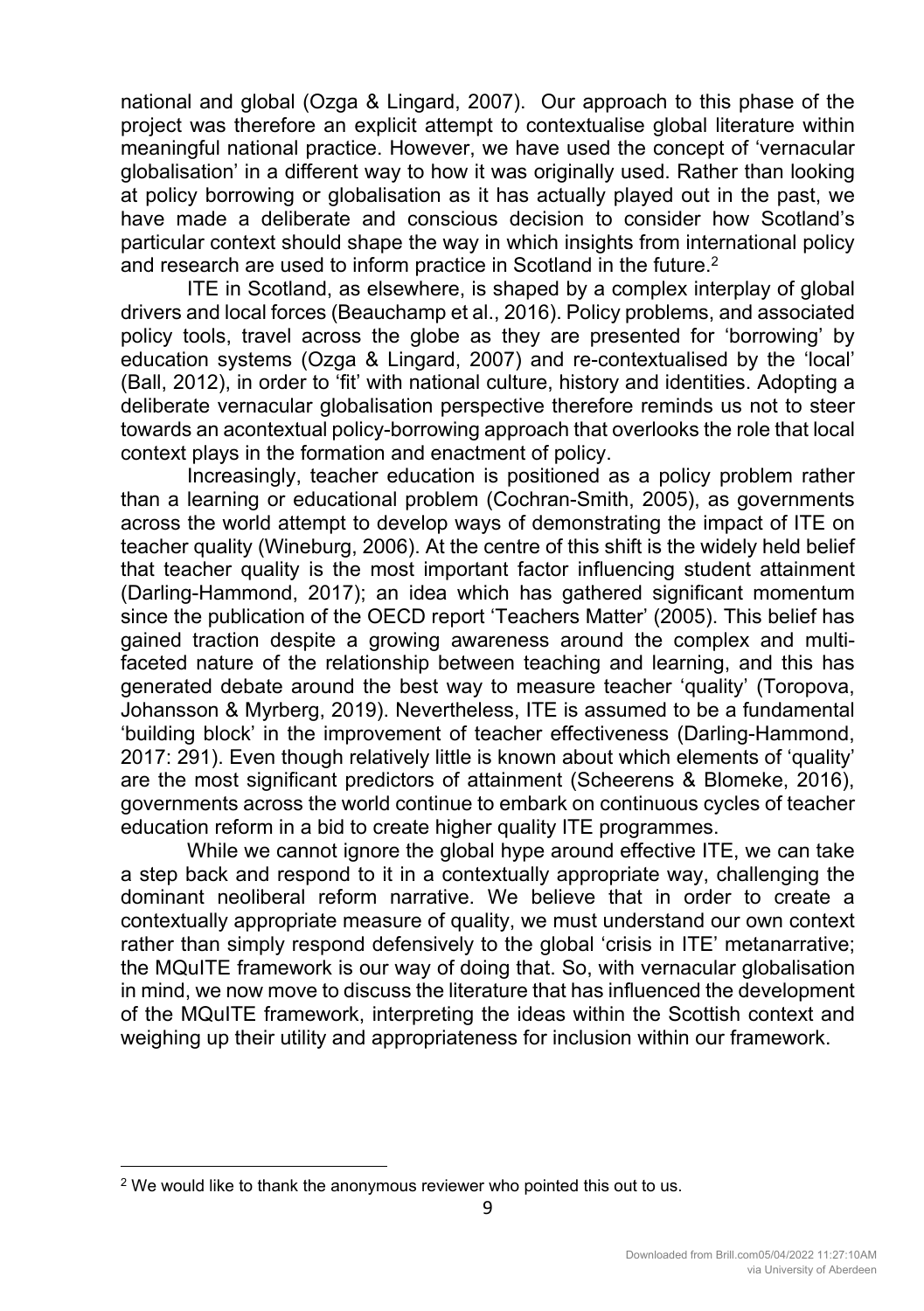## **FROM LITERATURE REVIEW TO FRAMEWORK: THE PROCESS OF DEVELOPING THE MQUITE FRAMEWORK**

Our literature review (Rauschenberger et al., 2017) is a conceptual (rather than systematic) review of studies published in English after 2005. Each member of the project team, representing each of the ITE providers in Scotland, considered the literature review individually, highlighting which aspects they felt useful for steering the development of our own framework. We then met together as a team, listening to what each person had taken from the literature review, and their suggestions for moving forwards. A number of contributions were discussed at length which included the conceptual framework developed by Tatto and colleagues (Tatto, Schwille, Senk, Ingvarson, Peck & Rowley, 2008; Tatto, 2009), which formed the basis of the landmark Teacher Education and Development Study in Mathematics (TEDS-M). This international framework has been used to compare the different ways that national teacher education policies shape the preparation of primary and lower-secondary mathematics teachers across 17 countries. It gathers data at three levels: 1) teacher knowledge, 2) characteristics of institutions and programmes and 3) national policy. While we acknowledged that this framework had been tested empirically and used extensively, there is limited research to suggest that it has applicability outside the area of mathematics teaching<sup>3</sup>. Furthermore, the comparative element and focus on national policy as a variable to be measured did not fit with the original scope of our project.

We eventually settled on the idea of using the categories identified by Feuer, Floden, Chudowsky & Ahn (2013) as a starting point, because they represented existing means of measurement and were wide-ranging, including diverse indicators of quality. We felt this would enable us to capture most of the key issues for Scottish ITE, with some adaptation and further contextualisation. It is important to note here that we have engaged with epistemological questions about what constitutes quality (Adams & McLennan, 2021), but the creation of the framework as presented here focused more overtly on methodological questions informed by this thinking.

## **RE-INTERPRETING FEUER ET AL.'S CATEGORIES IN THE SCOTTISH CONTEXT**

Here we provide a detailed discussion of how we (re)interpreted the literature as part of the process. In their review of approaches to evaluating ITE programmes, Feuer et al. (2013) identified six categories of commonly used measures; we used these categories as the basis for framing our own process, considering the relationship of these categories to other evidence from the literature review, and their relevance in the Scottish context. Drawing on our wider literature review, we also included two additional categories not apparent in the studies analysed by Feuer et al.

<sup>3</sup> Although see König, Tachtsoglou, Lammerding, Strauß, Nold and Rohde (2017) for an example of how the TEDS-M framework can be applied to explore the preparation of teachers of English as a foreign language.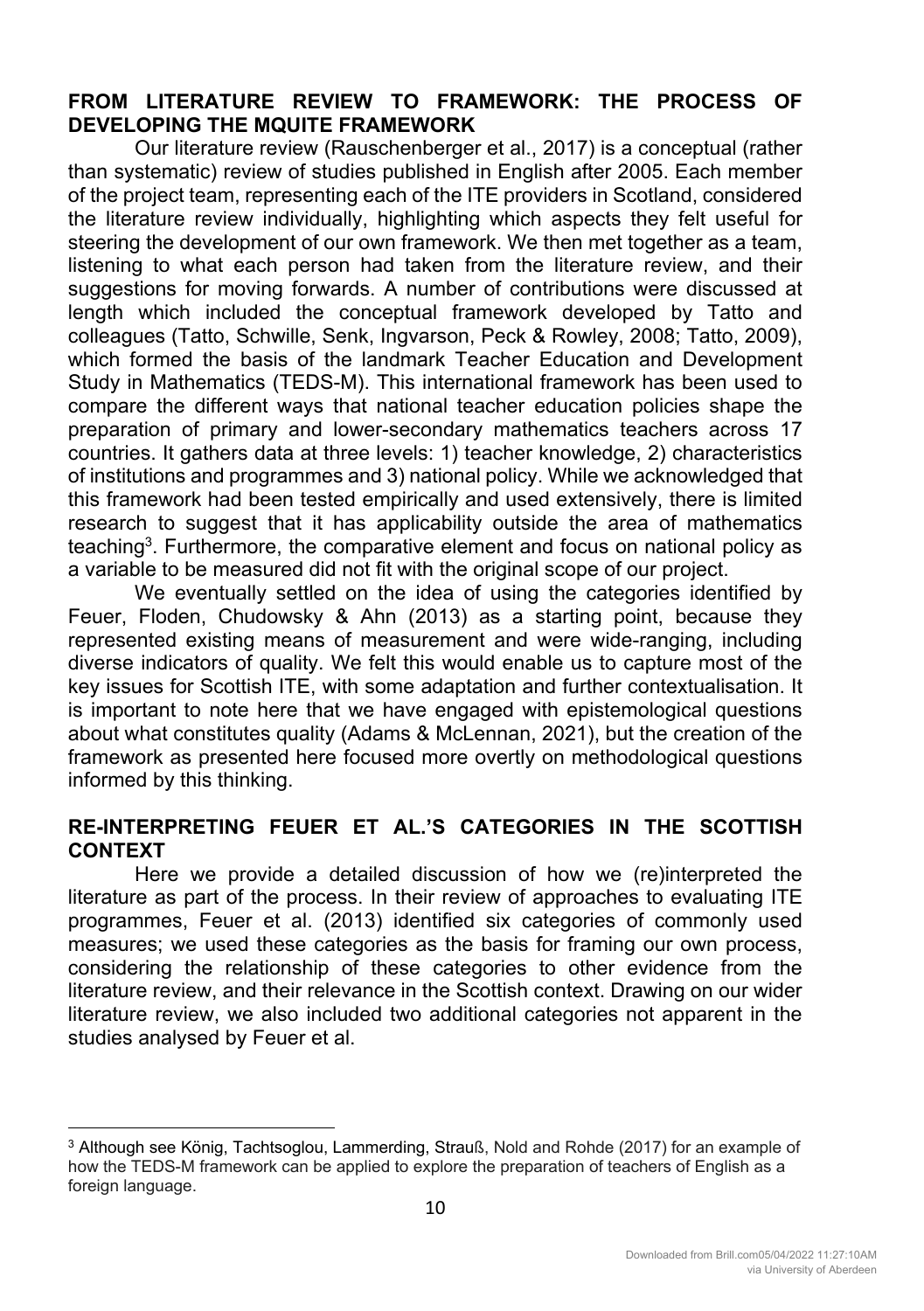## *Admissions and recruitment criteria*

Admissions and recruitment criteria are typically measured through academic results or exam scores of incoming teacher education students, the percentage of minority candidates recruited, and percentage of candidates recruited for specialised or shortage subject areas. Selectivity is commonly conceptualised in terms of the percentage of applicants who applied that are admitted into the programme. In addition to such admittance rates, the overall 'quality' of the applicant intake can also be seen as a mark of selectivity. Students who are high achieving academically are considered 'high quality' recruits. A programme's degree of selectivity is also treated in many studies as a measure that reflects the rigour of that programme, with selectivity used as a proxy for quality. This link between selective recruitment and ITE outcomes is supported by research that suggests that more selective programmes may produce more effective teachers (Henry, Bastian & Smith, 2012; Kane, Rockoff & Staiger, 2008). However, according to Kane et al. (2008), this potential correlation only accounts for a small amount of variation in teacher effectiveness and is often influenced by several factors beyond the control of programmes such as institutional location, prestige, or resources, local status of the teaching profession, labour market needs, etc. (Labaree, 2010).

In the Scottish context, the geographical location of teacher education institutions plays a significant part in predicting the number of overall applicants for any programme, with many more students applying to institutions across the Central Belt than in more rural or outlying areas, due to the attraction of living in more populous cities.

Using admissions and recruitment criteria to measure quality is attractive because it is straightforward, but such data does not always have a direct link to the quality of the teacher education experience, the success the candidate will eventually have in school, or link to teacher retention rates. While this criterion can still provide insight into particular aspects of 'quality', it does not necessarily capture the contextual nuances of admissions and recruitment across Scottish ITE institutions. In addition, the central application process used for most ITE programmes allows applicants to apply for up to five different programmes simultaneously, and prospective applicants may therefore receive several offers of places from different universities. In our context, then 'conversion rates' (that is, the percentage of offer-holders who actually go on to matriculate on the programme) can be seen as a marker of reputation, and worthy of measuring.

Feuer et al.'s 'admission and recruitment' category also fails to take into account the *selection process* that programmes adopt to try to ensure that students fit the philosophical aims of a programme, which may, for example, place less importance on entrance grades and more importance on values such as social justice. We therefore argue for the need to consider the 'selection process' in a way that can capture more localised information beyond academic qualifications.

Furthermore, there is evidence that 'high-quality' teacher candidates may leave the profession in higher numbers than other recruits when attrition is considered at a 5-year cut-off point (Boyd et al*.*, 2006; Kelly & Northrop, 2015), although elsewhere this is disputed when considered at a 2-year cut-off point (Vagi et al., 2019). Adding to the complexity of this dimension, den Brok et al. (2017)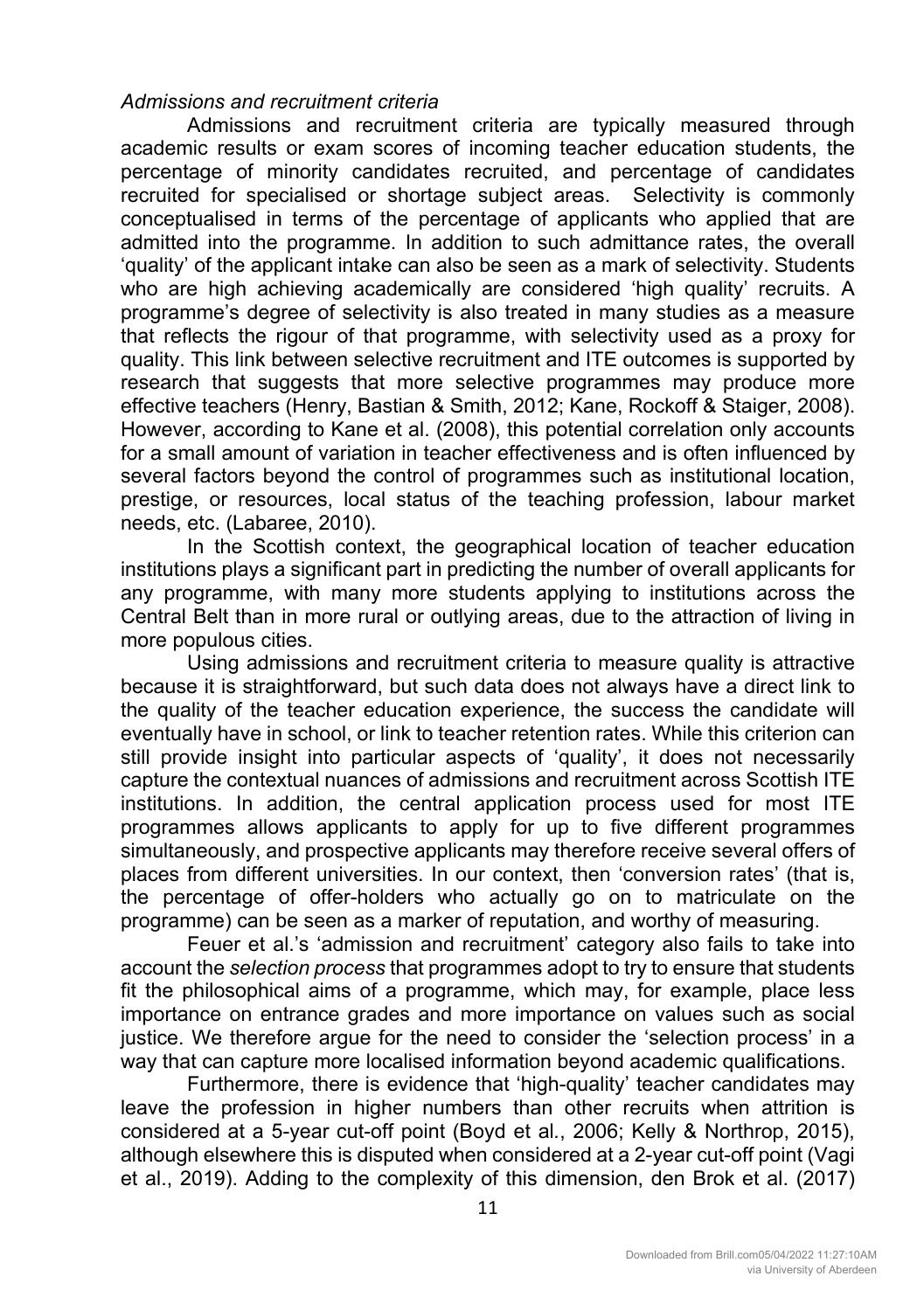contend that attrition is lower for teachers with a teaching degree (as opposed to other routes into teaching), which constitutes all teachers qualifying in Scotland, so makes comparing the international evidence to the Scottish context somewhat problematic. It is important to understand that there are multiple reasons for attrition, including not attracting the 'right' students to match the programme structure and aspirations. The evidence on the relationship between student teacher entry qualifications and their subsequent retention is mixed and does not use a consistent and agreed timescale for the measurement of retention, so we therefore suggest that 'retention rate', from the start to end of programmes, is an important additional measure that should be considered alongside measures of entry qualifications. This is particularly suited to MQuITE given its longitudinal nature.

#### Q*uality and substance of instruction at university*

The quality and substance of instruction of ITE programmes is frequently measured through analysis of course syllabi, by gathering written evidence such as assignments and programme handbooks. Such reviews use pre-existing data to provide descriptive details about the design and processes of programmes and are often a faster and cheaper way to gain information compared with observing the delivery of programme components. This measurement can help identify inconsistencies, redundancies, or gaps in coursework as well as its apparent connection or integration with fieldwork. However, such data may fail to capture what actually occurs in practice – the 'received curriculum' – instead focusing solely on the 'planned curriculum' (Kelly, 2009: 11).

Furthermore, 'instruction' in this sense is understood as the teaching that happens in university coursework, rather than in practicum. It therefore assumes that teaching and learning only takes place in a university context, disregarding practicum as a key site for learning.

While not wishing to underplay the importance of reviewing planned curricula, we could question why there is not similar emphasis on measuring the quality of the received curriculum, that is, the student experience. Across Scottish ITE there is an abundance of data collected through national surveys, university course evaluations and staff/student liaison committees. These data can provide useful insights into programme design from the perspectives of students, which provide greater insight into the 'received curriculum'. We therefore decided to draw on existing data to gather information on aspects of programmes most highly valued and seen as most problematic, from the perspectives of students who have participated in these exercises.

It may well be that analysing the quality of the planned curriculum is simply easier to do than analysing the received curriculum, as was seen in the Scottish context, where concerns were raised during a 2017 Parliamentary Inquiry about ITE graduates' competence in teaching literacy and numeracy. The response was simply to commission an audit of the number of face-to-face teaching hours devoted explicitly to numeracy and literacy in every ITE programme in Scotland, rather than to explore what was happening during teaching thus revealing a simplistic conception of ITE as knowledge consumption. We therefore wanted to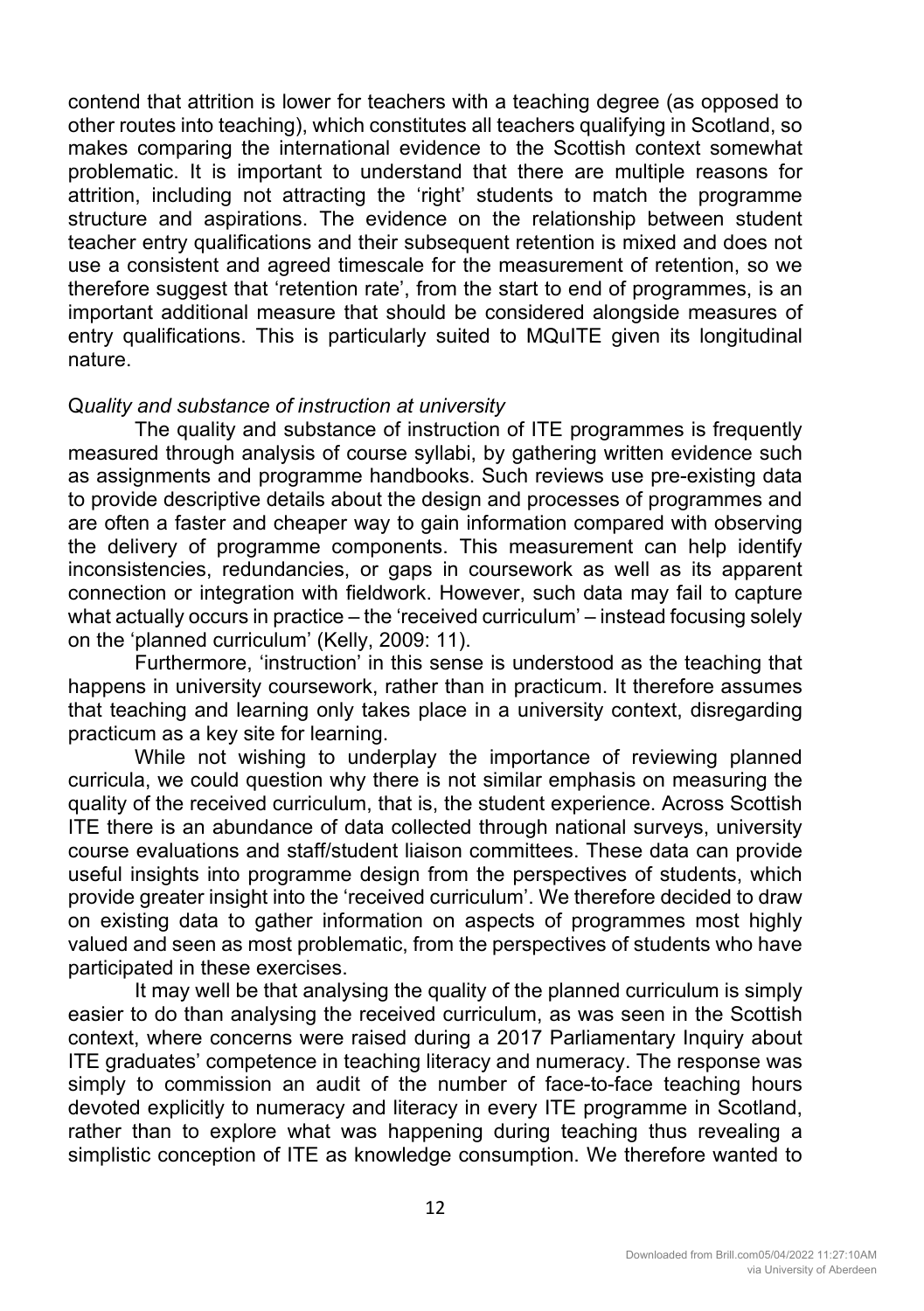explore perceptions of student confidence and competence on exit, rather than rely on 'input' measures as stated in programme documents.

## *Quality of student practicum*

The quality of practicum experience is typically measured in four ways: (1) practicum policies, e.g. required hours, supervision policy, observation frequency, etc.; (2) qualifications of school mentors; (3) observations of student teaching; and (4) surveys of student teachers. The first two measures, practicum policies and mentor qualifications, provide a basis on which to compare programmes and judge their design. However, these measures are unlikely to capture the impact of the student teaching practicum or quality of mentoring provided. In Scotland, the number of required days of practicum experience is similar across university programmes due to GTCS accreditation criteria, making it perhaps a less revealing measure of quality. The allocation of school mentors is not in the gift of the universities and varies greatly both within and between schools. There being no set requirements in relation to either teaching experience or qualifications in order to be a school mentor means that despite what we know about the importance of mentoring competence for student teacher development (Smith & Avetisian, 2011), this aspect of ITE is very much random in terms of quality, and therefore difficult to plan and predict

The latter two measures – observations of student teaching and surveys of student teachers regarding their fieldwork – can provide deeper insight into the quality of practicum. Darling-Hammond (2006) points out that observations of practice are most useful when the evaluators are well-trained and share a commonly designed and agreed rubric for identifying and recording what they witness: in Scotland, while all student teachers are assessed against the Standard for Provisional Registration (GTCS, 2012), it is widely acknowledged that observers look for, see and report different things, reflecting the challenges of 'confirmation bias', 'motivated reasoning' and 'inattentional blindness' as identified by Strong, Gargani and Hacifazlioglu (2011). Surveying ITE graduates about their experiences of practicum may be particularly helpful in gathering data from the student perspective, but while such surveys represent a relatively easy and inexpensive way to capture feedback, results are limited to self-reported data on perceptions. Furthermore, the complexity of the school practicum experience is not usually taken into consideration, in particular the effect that the student teacher themselves can have on relationships within the school setting (Johnston, 2020).

We will be using a combination of programme profiles and surveys of students, university and partnership staff to investigate school practicum. The programme profiles will provide the rationale for each institution's approach to sitebased learning and also the structure of site-based learning, including pattern, time, content and assessment methods. The surveys provide information on the satisfaction with site-based learning from the perspective of students, university staff and partners (headteachers and teacher mentors).

## *ITE faculty qualifications*

Measuring ITE university faculty qualifications typically includes the percentage of staff with advanced/postgraduate degrees and the percentage of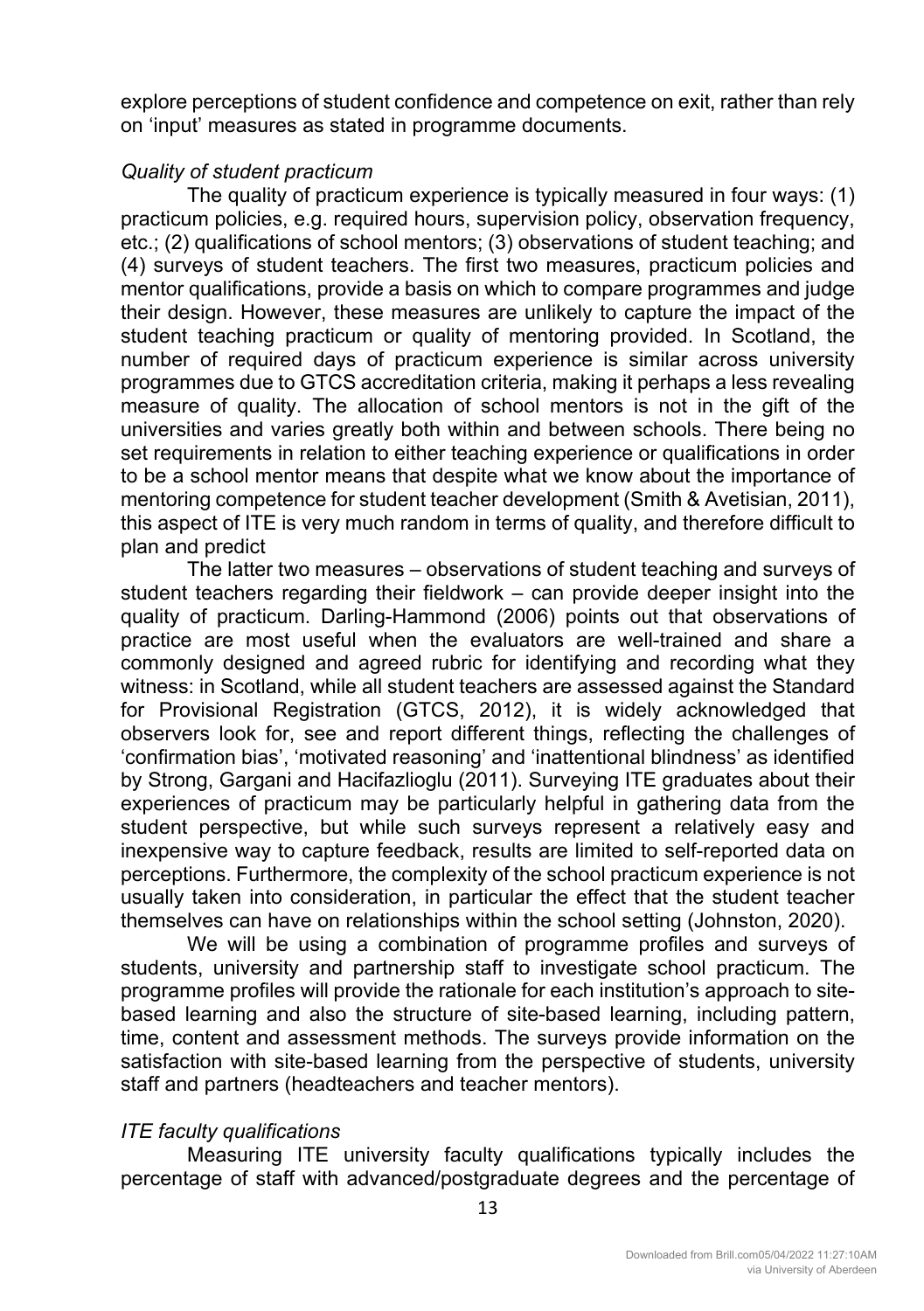those on full-time, part-time, permanent or fixed term contracts. These two types of evidence are simplistic and do not begin to capture the variation of effectiveness among teacher educators. The fact that these are the only two measures identified by Feuer et al. (2013) highlights the relative neglect of teacher educators as a factor in ITE quality (Snoek, Swennen & van der Klink, 2010). The limited attention paid to this area of ITE is somewhat ironic, given the global consensus that quality teachers, and by logical extension, teacher educators, matter (Goodwin et al., 2014). In Scotland the number of university faculty with postgraduate degrees may be less than in other countries as there is a requirement for many staff to be registered with the GTCS Registration in Scotland is often an essential job requirement while a doctorate may only be desirable, thereby changing the relevance of this measurement somewhat in comparison with other contexts.

The ways in which 'teacher educators' are categorised in the literature on ITE quality is interesting, for example, Feuer et al. (2013) distinguish between 'ITE faculty' and 'school mentors', suggesting a traditional conception of the teacher educator being wholly employed within a university. In the Scottish context there is growing recognition that as we seek to better integrate the student learning experience across university and school sites, we need to expand our definition of who teacher educators are. The Donaldson Report (Donaldson, 2011) stated that 'all teachers should see themselves as teacher educators and should be trained in mentoring' (p. 73) but this is yet to be mandated. Thus, in the context of the MQuITE project, there is a need to reconcile the distinctions between school mentors and university-based teacher educators and find new ways to articulate how we understand these roles and their impact on ITE quality.

## *Effectiveness of ITE programmes in preparing new teachers who are employable and stay in the profession*

The extent to which programmes are effective in preparing new teachers who are employable, and who stay in the field, is commonly measured by the pass rates on licensure/qualification exams and graduate hiring and retention rates. Measures of licensure/qualification exams vary from subject knowledge exams (e.g. PRAXIS tests in the U.S.) to more competency-based assessments (e.g. Standard for Full Registration in Scotland), and thus are arguably more contextspecific than data on hiring and retention. Employment data outcomes are typically measured by graduate placement rate and retention rate during a graduate's first three or five years in the profession. Such measures have been linked to programme duration and type (Ingersoll, Merrill & May, 2012) as well as to teachers' satisfaction with their preparation programme (DeAngelis, Wall & Che, 2013). However, such measures often do not take into account conditions in the teacher labour market, personal life circumstances and employment preferences of new teachers, or how school contexts affect employment outcomes (Kumashiro, 2015). Tatto et al. (2016) also note that programmes most likely to show positive employment outcomes have more resources to invest in longitudinal efforts, stronger social and/or institutional networks for teacher placement and support, and guaranteed employment such as work-based routes like *Teach First* in England. In Scotland, with all eligible graduates guaranteed a one-year paid induction placement, any real job market competition is delayed until the second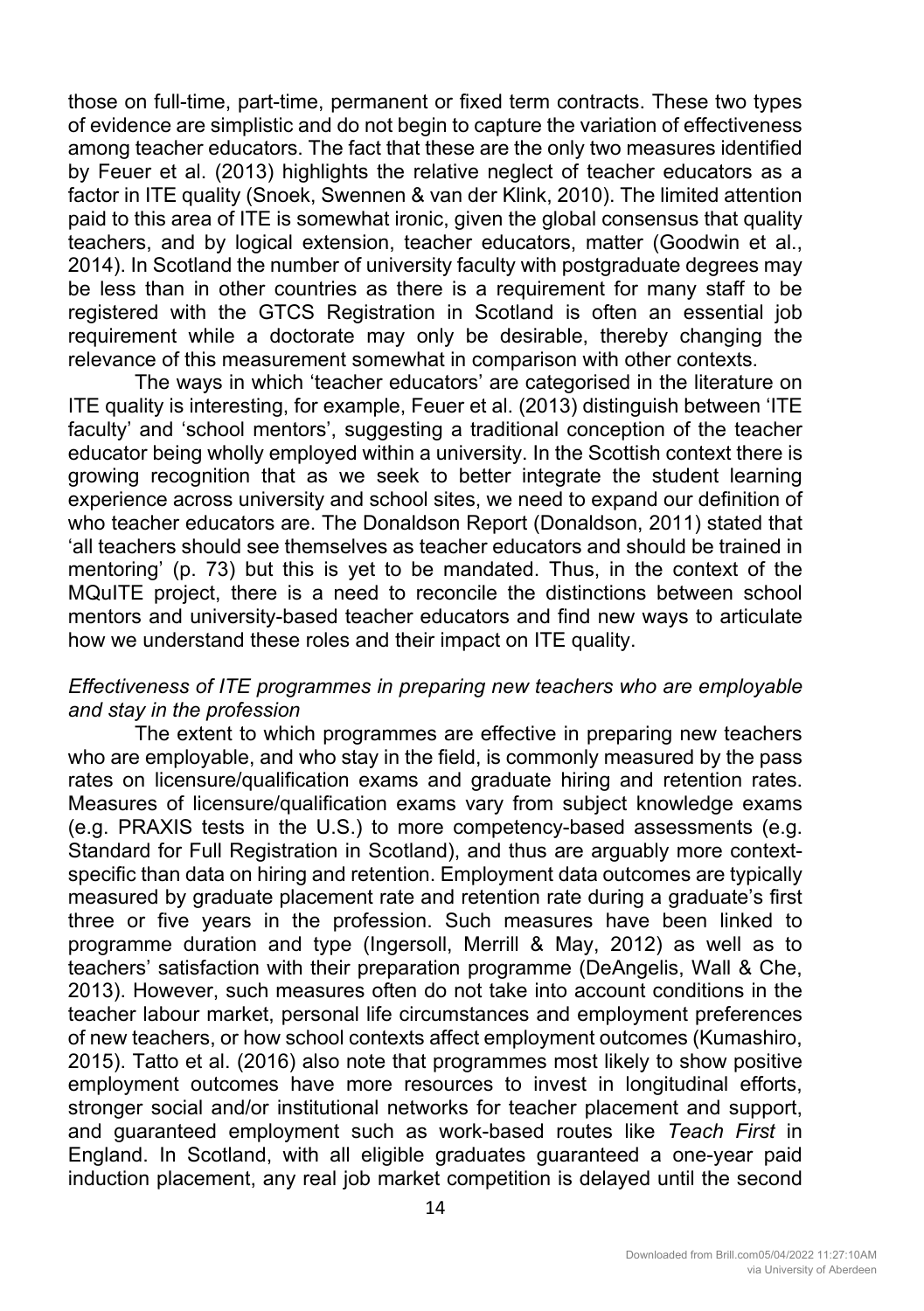year post-ITE qualification. It was therefore important that the MQuITE interpretation of this measure focused more on post-induction hiring rather than post-qualification placement.

 That said, we know that not every graduating teacher in Scotland takes up a place on the Teacher Induction Scheme: some choose not to teach; some choose to teach outwith Scotland; and for some, the rather draconian requirement to complete the Teacher Induction Scheme on a full-time basis prohibits some graduating teachers with care responsibilities or illness/disability who are more likely to choose the Flexible Route to Registration. So, in the Scottish context, measuring employability straight from ITE would not work structurally. Attempting to measure initial destinations might be of some use, but even that data would have to be treated with caution, as the notion that graduates who do not enter immediately into the state school system are labelled as 'wastage', is an area of conceptual debate in itself. We therefore suggest that in Scotland, the idea that employability straight from ITE is a secure or reliable measure of ITE quality is highly dubious.

Nonetheless, while doubting the veracity of using employability straight from ITE as a measure of quality, we do nonetheless accept that in policy terms, there is a link between projected teacher supply and 'quality' ITE. We therefore propose 'initial destinations' as a measure that might help to illuminate issues of quality, appropriateness of recruitment processes and graduates' feelings of confidence and competence.

## *Success in preparing high-quality teachers*

In some countries, in particular the US (Drew, 2016), ITE programmes are measured via teacher performance assessments which are administered towards the end of the programme or in the year(s) after graduation, through graduate and/or employer surveys, and sometimes through 'value-added' approaches. Teacher performance assessments of student teachers and/or graduates are popular as a way to capture the complex and situated nature of teaching. Hence, they are often considered as more authentic measures of ITE outcomes, although they are not routinely deployed in Scotland, for a whole range of reasons, not least of which is the widely held antithetical view towards individual performance assessment. In parts of the U.S., for example, the Performance Assessment for California Teachers (PACT) is deployed (Merino & Pecheone, 2013). However, drawbacks of assessments like this include the significant time and effort needed from the teacher candidates and evaluators, as well as challenges in implementing measures in a systematic way (Coggshall, Bivona & Reschly, 2012; Darling-Hammond, 2006). We must also take account of context in making 'performance assessments', and therefore of the challenges of using such measures in a comparative way. That said, new teachers in Scotland graduate from ITE with *provisional* registration with the GTCS, and part of the requirements for achieving *full* registration require experienced colleagues to observe the new teacher and make judgements against the Standard for Full Registration (GTCS, 2021).

Another common measurement comes from ratings of graduates by school-based employers, or through 'valued-added' measures (VAMs). VAMs, where they are employed, use statistical regression models to link students'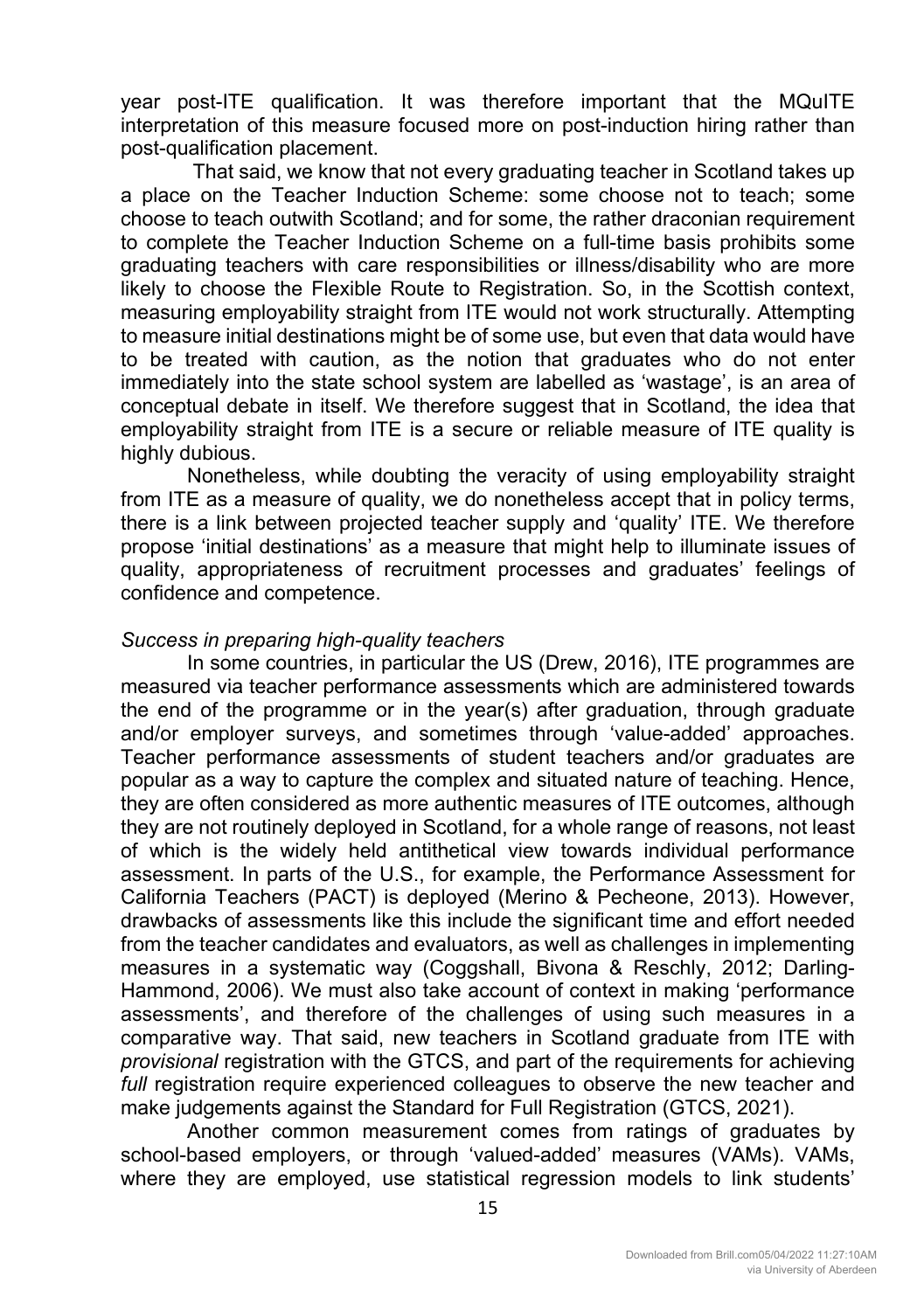standardised tests scores to individual teachers, and, by controlling for additional factors (i.e., prior student achievement, family background, neighbourhood characteristics), claim to determine how much value-added learning a given teacher produces compared to a calculated 'average' teacher (Muñoz & Chang 2007). Proponents of VAM argue that these models provide a common tool to compare the effects of different programmes (Gansle, Noell & Burns, 2012). However, critics have stated that such approaches have a negative and disproportionate effect on pupils from disadvantaged and minority backgrounds and their teachers (Mangiante, 2011) and emphasise learning that can be measured quantitatively to the detriment of other aspects of education (Biesta, 2009).

 It is worth noting that while Scottish National Standardised Assessments in reading, writing and numeracy are now conducted with pupils in P1, P4, P7 and S3, they are diagnostic tests and not are not designed to be used as measures of teacher performance (https://standardisedassessment.gov.scot/). There is currently no evidence to suggest that local authorities or headteachers are using results of these tests to measure the performance of individual teachers, and indeed, it would not be possible to link every teacher in Scotland directly to these results.

Furthermore, VAM approaches have been criticised as unreliable tools for data collection on the bases of attribution error and bias, and a series of concerns have been raised. First, there is not one commonly agreed-upon approach to calculation (Guarino, Reckase, Stacy & Wooldridge, 2015). Second, only a small sub-set of ITE graduates can be assessed through VAM as the method relies on standardised tests which are only given in certain subject areas and at certain grade levels. Third, VAM measures are limited in that they do not provide any guidance on *how* to improve programmes. A fourth concern centres on the fact that ITE graduates are typically not assigned students at random (in some countries the least experienced teachers are often assigned to teach lower performing pupils) (Rockoff & Speroni, 2010). Finally, VAM critics argue that the model does not adequately account for other 'desired student learning outcomes' beyond tested knowledge. Interestingly, recent studies employing VAM approaches have shown little variation in graduates across different ITE programmes and greater variation among graduates of the same programme (Goldhaber, Liddle & Theobald, 2013).

Other tools for measuring ITE quality include surveys of early career teachers regarding their programme experiences, their current practice, and their feeling of preparedness and efficacy (e.g., Clarke, Lodge & Shevlin, 2012; Darling-Hammond, 2006). However, Tatto et al*.* (2016) argue that the practice of using graduate surveys and employers rests on the problematic assumption that higher levels of satisfaction with ITE imply higher levels of quality, noting graduates' satisfaction levels may or may not be linked to the rigour of the coursework and/or graduation requirements. Thus, they highlight the need to combine measurements of graduates' satisfaction with evidence of knowledge levels to gain a clearer picture.

Some studies have investigated whether headteachers have been able to assess teacher effectiveness systematically (Coggshall, Bivona, & Reschly, 2012;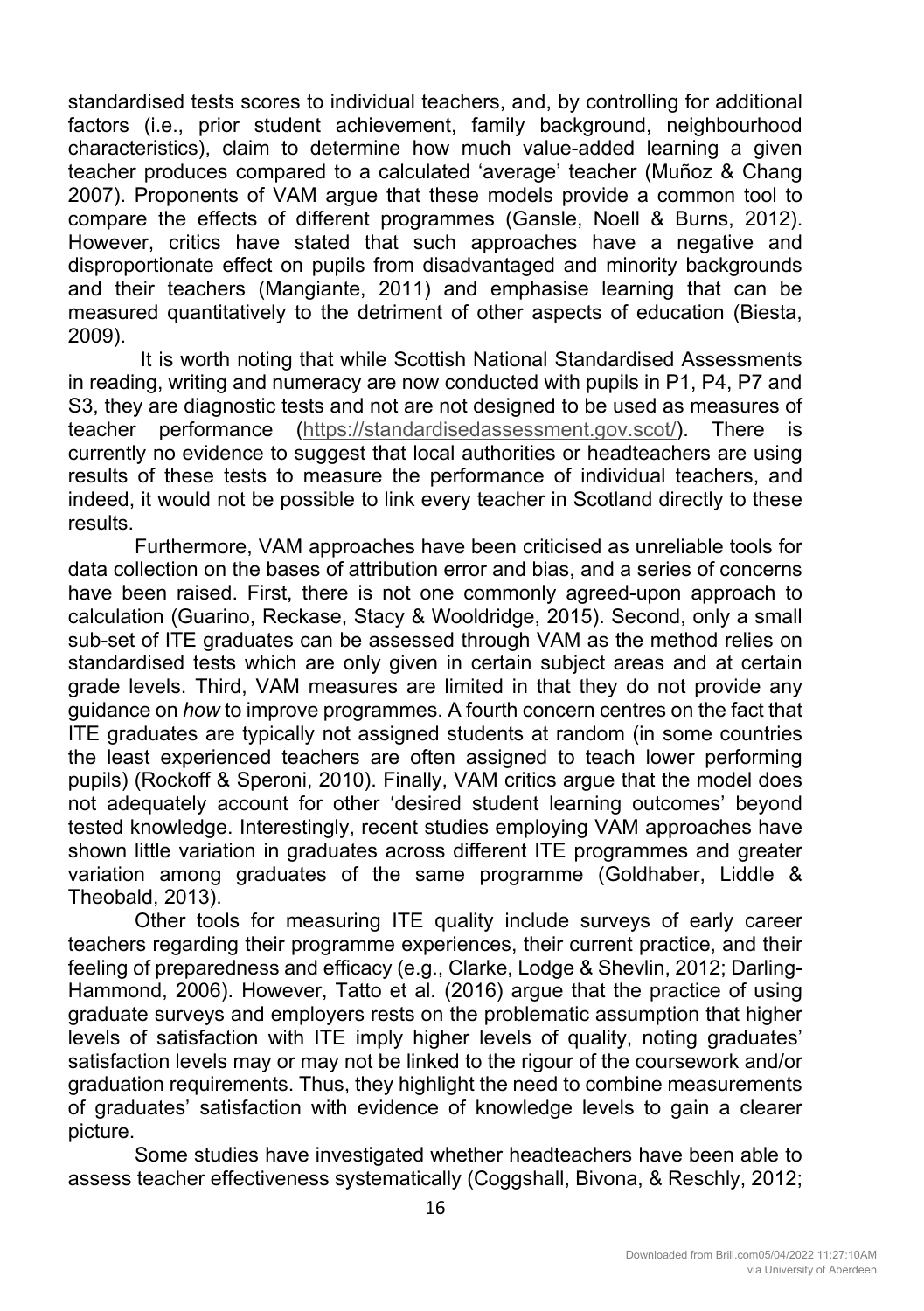Jacob & Lefgren 2008). These studies suggest it is problematic to rely solely on headteachers to reliably judge graduates' 'effectiveness'.

Despite debates surrounding the accuracy of human judgements of teaching ability, surveys of both ITE graduates and their employers are common. Feuer et al. (2013) reported that surveys of graduates' perceptions are of limited use in determining ITE quality due to participants' subjectivity and selectivity bias. In an evaluation of a redesigned Stanford Teacher Education Program, Darling-Hammond (2006) reported that while principals overall were highly positive about the graduates, the graduates themselves were more modest in their selfassessment, thus highlighting the subjective nature of survey data. This does not negate the value of assessing teachers' effectiveness as part of ITE quality but does emphasise the need to collect and combine different types of evidence.

Finally, a key concern in that is not noted elsewhere is the temporal nature of this measurement. There is no agreement as to when the 'best' time might be to measure the impact of ITE. It is, as discussed above, very common to seek to measure quality (in whatever way is deemed most appropriate) at the point of exit from ITE, and the studies reviewed above tend to focus on teachers in their first year post-ITE. Beyond that point, it becomes somewhat challenging to attribute teacher performance directly to ITE, but what we hope to do in MQuITE, by following a study cohort over a five-year period, is to identify trends in teacher competence/confidence that might be attributed to their particular ITE experience. We therefore argue that this measure of quality needs to be done on a longitudinal basis, while recognising the methodological and funding challenges of such a position.

#### *Additional categories*

The six categories of quality measurements identified by Feuer et al. (2013) formed a helpful basis for building a context-appropriate framework for Scotland. In interrogating these categories we were able to reinterpret and extend some of the original ideas (as well as dismiss some possible means of measurement which were not applicable to our context). However, our original literature review, and the combined knowledge of the project team, identified some aspects that did not appear in the original categories, but that hold significance in our context. The first aspect is partnership(s): the discourse of which has been building in Scotland over the past 20 years or so, and given increasing importance through the Donaldson Report (Donaldson, 2011). Post-Donaldson, each university providing ITE was required to develop a formal partnership agreement with their geographically immediate local authorities, and ITE is increasingly expected to be delivered though partnership working, despite the fact that the Donaldson Report did not articulate a clearly conceptualised view of partnership nor an explicitly researchinformed justification for it (Kennedy & Doherty, 2012). We therefore felt it important to recognise that the detail of partnership working would undoubtedly have an impact on the quality of individual ITE programmes, and that the struggle to create both 'structural' and 'pedagogical' partnerships (Mutton, 2016) remains, despite what might seem from the outside like a homogenous system of university-led ITE.

The importance/impact of individual universities' institutional influence was also not particularly evident in the literature. With a relatively small, but reasonably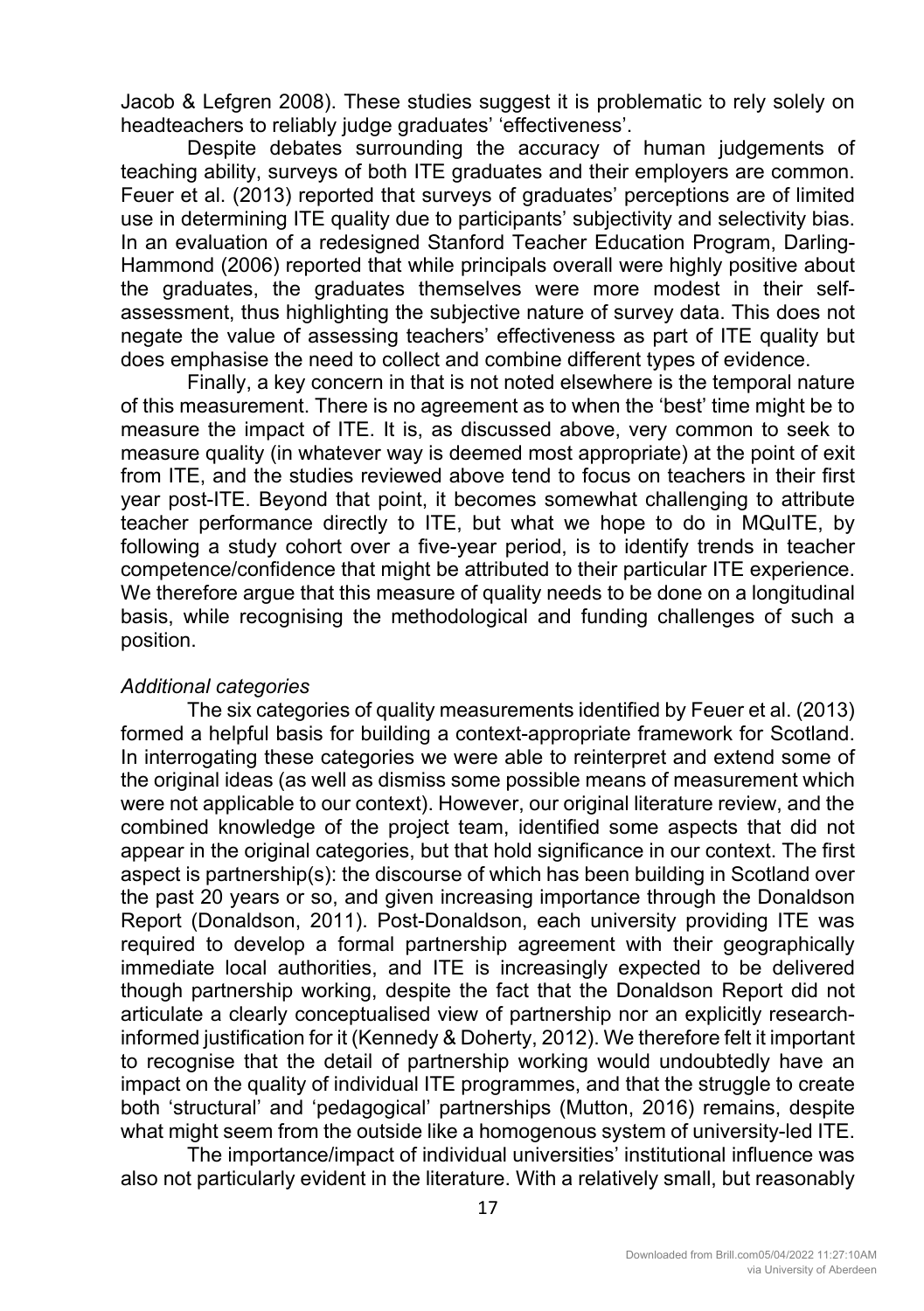diverse range of university providers in Scotland we felt this was an important quality dimension requiring acknowledgement and exploration, not least because the rapidly developing teacher education scene in Scotland is seeing, for the first time in many years, the introduction of new university providers without a history of teacher education provision (see MacDonald & Rae, 2018). The longstanding providers include new and 'ancient' universities, city and rural providers and institutions of vastly different sizes and natures (Hulme & Menter, 2013). The institutional context is being investigated through programme profiles and the survey to university staff. The programme profile will contain the organisation and management structures including levels of administrative support and information on virtual learning environments. The university staff survey gives their perceptions of the impact of institutional vision, culture and policy priorities and their perception of the reputation and place of the education school, faculty or department within their institution as a whole.

Having worked through the process of reinterpretation and contextualisation described above, we arrived at eight key categories which we believe articulate key components of ITE quality within our own national context. Distinction between categories, and the carefully chosen terminology, ensures common understanding across the various ITE stakeholder groups.

The eight MQuITE components are not a direct match to Feuer et al's (2013), although in some instances were a fairly close equivalent.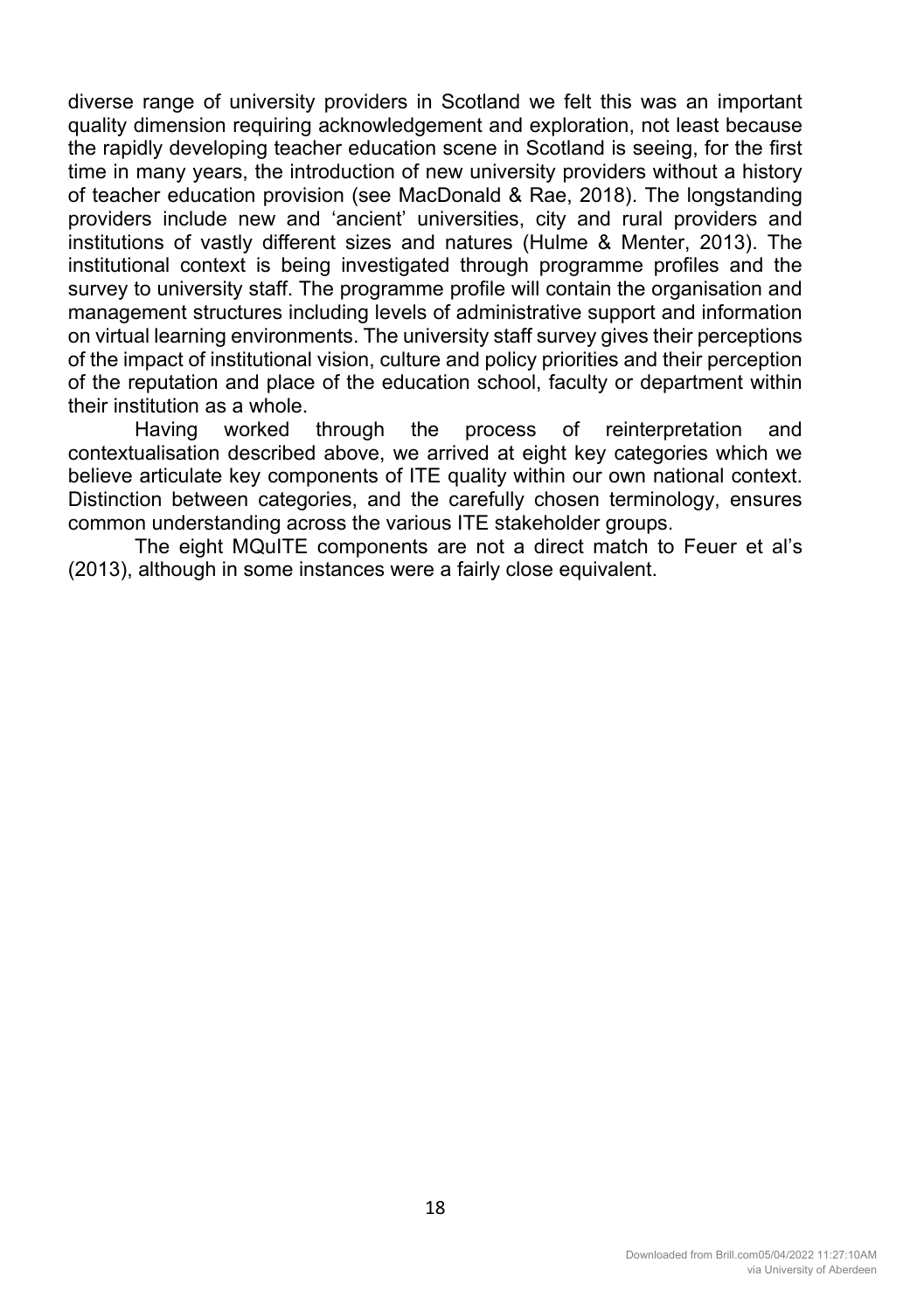## **TABLE 1: Feuer (2013) categories compared with MQuITE Framework components**

| Feuer et al. (2013) categories                                                      | <b>MQuITE Framework components</b>                    |
|-------------------------------------------------------------------------------------|-------------------------------------------------------|
|                                                                                     | Partnership<br>1.                                     |
| 1. Admissions and recruitment<br>criteria                                           | 2.<br>Admissions, recruitment and<br>retention        |
| 2 <sup>1</sup><br>Quality and substance of<br>instruction                           | $3_{-}$<br>Programme design                           |
| 3 <sub>1</sub><br>Quality of student teaching<br>experience                         | 4. Practicum/fieldwork                                |
| 4. Faculty qualifications                                                           | 5. Teacher educators                                  |
| 5.<br>Effectiveness in preparing new<br>teachers who are employable in<br>the field | Initial destinations<br>6.                            |
| 6. Success in preparing high-quality<br>teachers                                    | Post-registration<br>$7_{\scriptscriptstyle{\ddots}}$ |
|                                                                                     | Institutional context<br>8.                           |

For each of the eight components we listed the 'related specific dimensions' that we actually want to 'measure' or identify, giving us the detail required to proceed with an appropriate data collection strategy.

After agreeing on the specific dimensions for each component, we mapped each dimension against a data collection tool to ensure that we would be able to capture appropriate data for each. We have identified eight data collection tools (although this may be amended as the findings point to other data collection requirements; the annual release of funds from Scottish Government allows for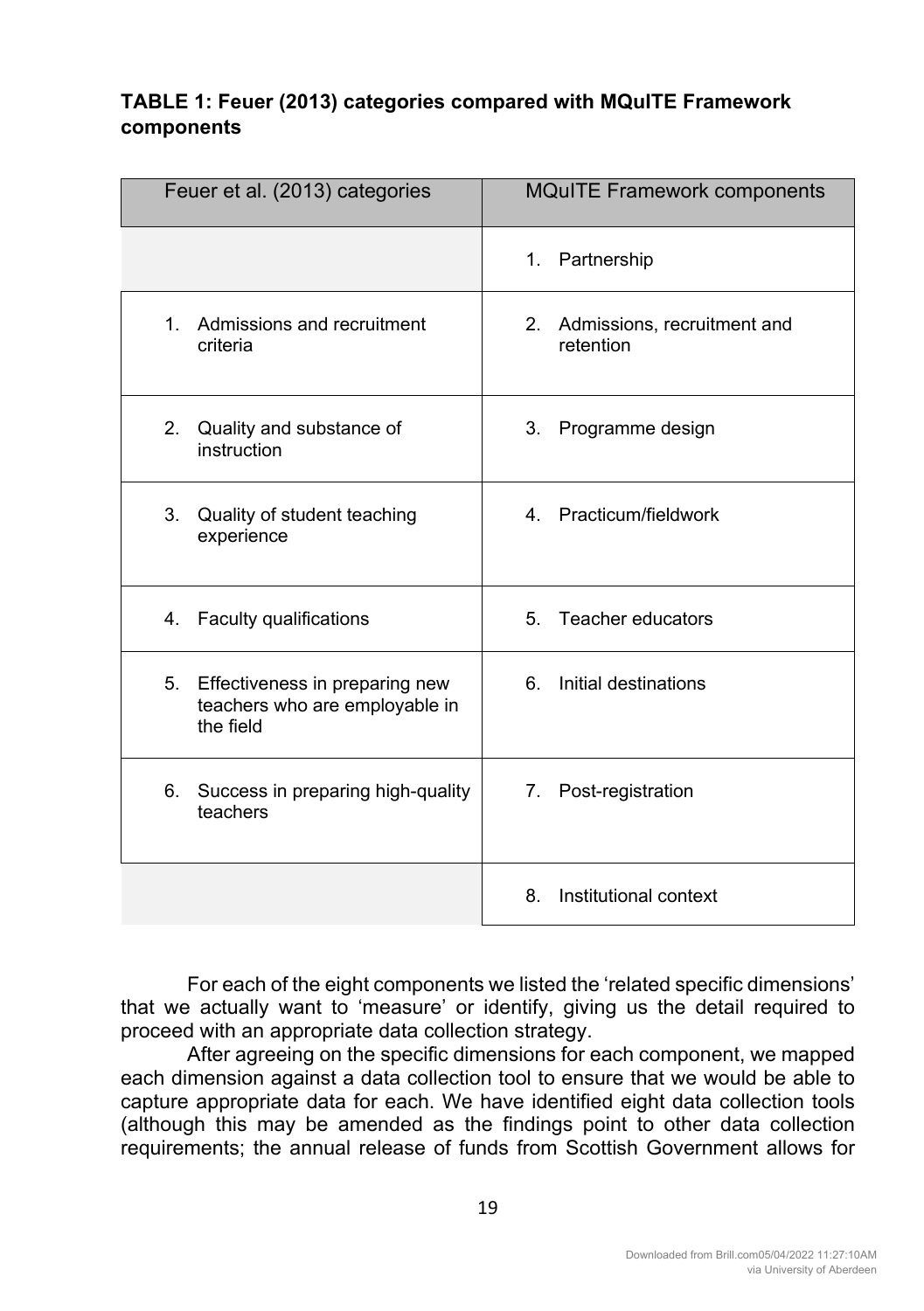this). The related specific dimensions and corresponding data collection tools are shown on the full framework document which is available at www.mquite.scot.

It is important to note that just as the components of quality have been carefully identified in response to context, so too have the data collection tools, demonstrating the process of vernacular globalisation at work. For example, our data collection takes into account that ITE is university-based, and that universities are required to hold particular data on student demographics. Scotland has a national Teacher Induction Scheme, administered by the GTCS, and so we are able to draw on existing data as well as making use of an existing means of communicating with our target population. The role of the GTCS in registering all teachers also gives us a central source of data and an additional means of contacting the wider cohort population.

Another important national contextual factor is the comparatively homogenous provision of state-funded schooling, meaning that accessing teachers is more straightforward, and that understanding their employment contracts and working time practices is also more consistent across the country than might be the case elsewhere: only 4% of pupils in Scotland are educated privately (Scottish Council of Independent Schools, 2020).

## **CONCLUSION**

We believe that the MQuITE framework is the only nationwide, contextspecific protocol for 'measuring' ITE quality in existence. In large part, it came about in response to a unique combination of policy events which saw significant changes in the range and structure of ITE routes at a time where national education policy was taking a much more overtly performative turn. Our framework has been devised by ITE providers (who are also researchers) together with the GTCS, in discussion with project funders, the Scottish Government. This multi-stakeholder collaboration is perhaps more possible in a small country such as ours (Scotland has a population of 5.4 million and just over 52,000 teachers) where not only has there been broad agreement that the framework is fit for purpose, but its development has also served as a forum for more explicit discussion about what constitutes ITE quality, thereby also addressing the point raised by Biesta when he asks whether what we measure 'corresponds to our conception of good education' (p. 316). Crucially, it has also allowed us to steer a course through co-existing influences of both an increasingly performative culture, and a historical, cultural disposition towards democratic schooling. Creating a framework which allows us to collect comparative, longitudinal, quantitative data alongside more responsive and targeted qualitative data has been key to managing these potentially contradictory influences.

The impact of the MQuITE framework is already much bigger than the creation of a document to guide empirical data collection; it is also proving to be an important focus for shaping the national conversation, and for capacity-building in each of our partner institutions. Importantly, emerging empirical findings have allowed us to make a proactive contribution to the national narrative on ITE quality, rather than assuming a fragmented defensive position in the face of public criticism. The process of framework development, and the product itself, have provided stakeholders across the system with greater confidence in articulating the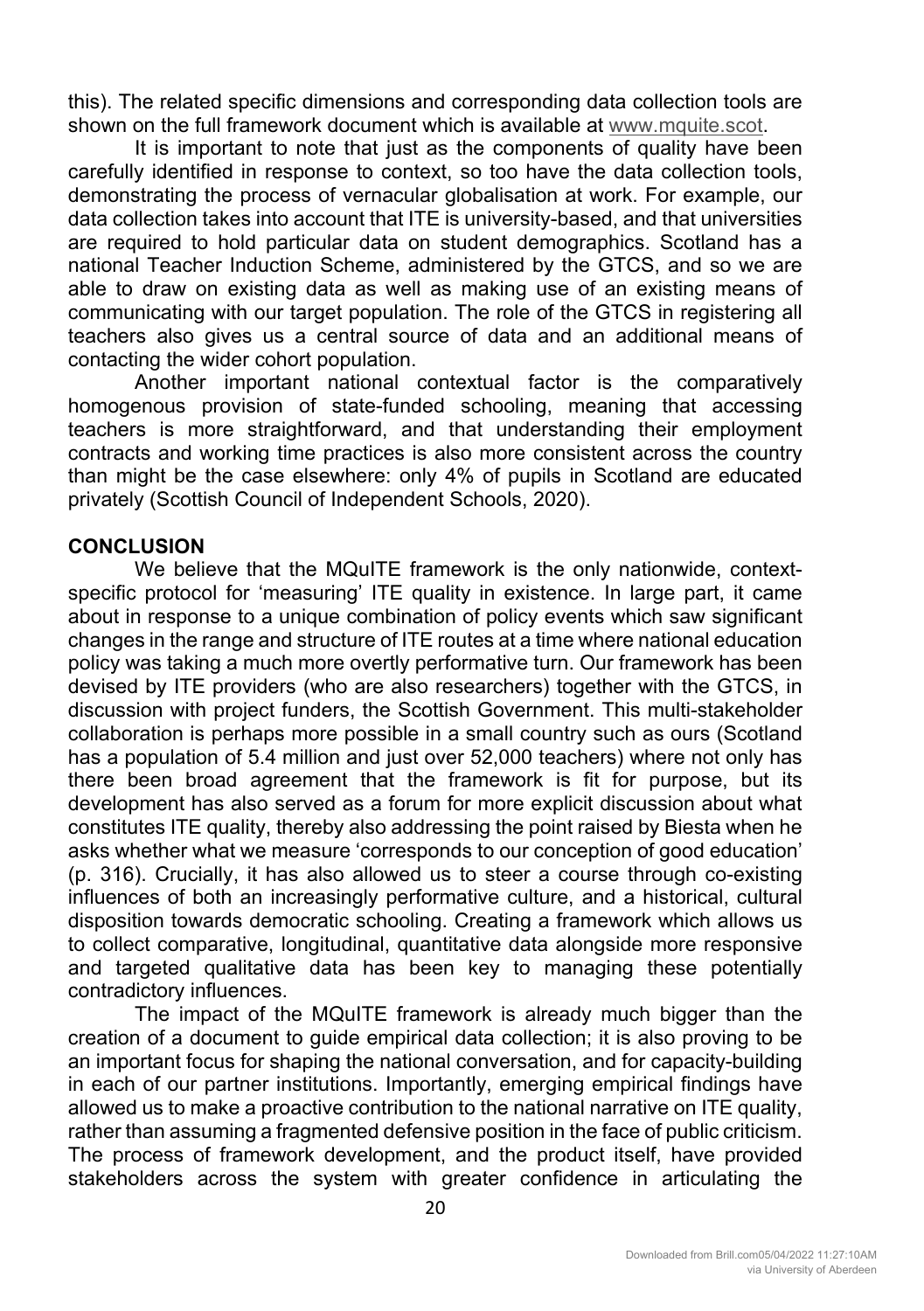complexity of quality ITE, providing support for rebuttal of neoliberal influenced performative quality indicators. Importantly, though, the framework does not completely ignore performative indicators, but sets them alongside a range of other important ways of identifying quality in ITE.

Returning to the potential impact of MQuITE beyond Scotland, we consider the affordances and constraints associated with using the framework in other national contexts. There is the matter of terminology, and the need to tailor any such framework to the policy *and* linguistic context. The explicit recognition of the role of vernacular globalisation in framework development is both an affordance (in that it is inherently adaptable to any context) and a constraint. If the vernacular element proves to be so different in other contexts, then the possibility of building cumulative knowledge across and between countries becomes less likely. Nonetheless, we believe that this project provides a unique perspective on how a framework for identifying ITE quality can be developed in a contextually specific way, thereby significantly increasing the likelihood of its use and utility.

In closing, it is important to reiterate that 'the framework' presented here comprises both the process and the product, and we acknowledge the contingent and temporal nature of the product in particular. In order to remain contextappropriate we are required to engage in regular checking and updating, what is commonly referred to as 'dynamic policy making'. Ultimately, we hope that in sharing the MQuITE process and product more widely, we contribute to both policy development and to the growing body of international research focusing on ITE quality. Not only is this imperative for the continued development of good teacher preparation, it is equally important that as a community we find ways, that are not dominated by neoliberal perspectives, to account convincingly for our practice.

## **ACKNOWLEDGEMENTS**

We wish to thank colleagues Nicola Carse, David Lewin and Kate Wall for their insightful comments on earlier drafts, and Emilee Rauschenberger for leading the work on the original literature review. We also thank all members of the wider MQuITE team for their contribution to the development of the framework reported here (see www.mquite.scot for list of team members). The MQuITE project is funded by Scottish Government and supported by the General Teaching Council for Scotland.

Correspondence to Aileen Kennedy: aileen.kennedy@strath.ac.uk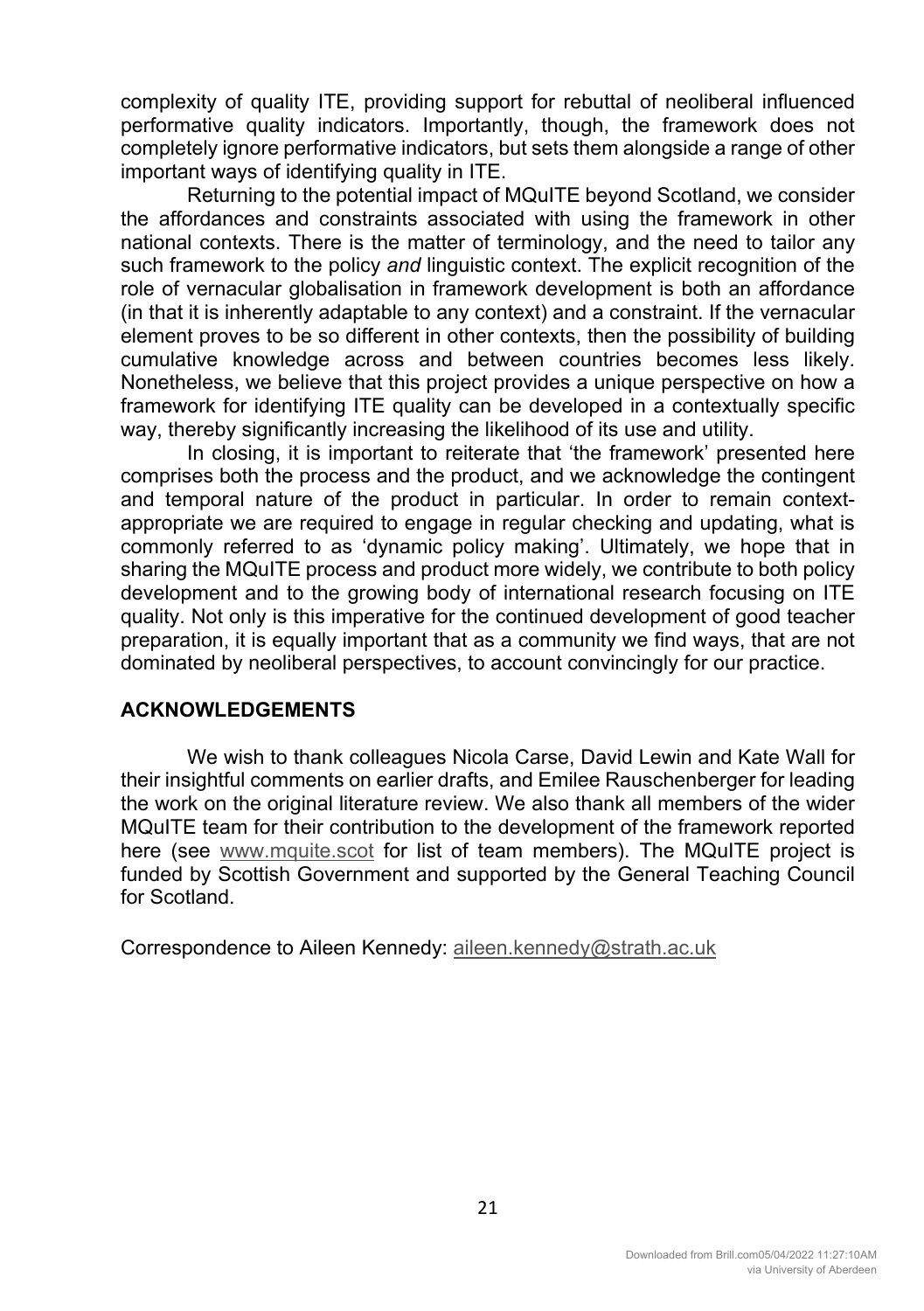#### **REFERENCES**

- Adams, P. & McLennan, C. (2021). Towards initial teacher education quality: Epistemological considerations. *Educational Philosophy and Theory*, 53(6), 644-654.
- Appadurai, A. (1996). *Modernity at large: cultural dimensions of globalization.* Minneapolis, MA: University of Minnesota Press.
- Arnott, M., & Ozga, J. (2010). Education and nationalism: the discourse of education policy in Scotland. *Discourse: Studies in the Cultural Politics of Education*, *31*(3), 335-350.
- Arnott, M., & Ozga, J. (2016). Education and nationalism in Scotland: governing a 'learning nation'. *Oxford Review of Education, 42*(3), 253-265.
- Ball, S. J. (2012). *Politics and Policy Making in Education: explorations in sociology*. London: Routledge.
- Ball, S. J. (2013). *The education debate.* Bristol: Policy Press.
- Bartell, T., Floden, R. & Richmond, G. (2018). What data and measures should inform teacher preparation? Reclaiming accountability. *Journal of Teacher Education, 69*(5), 426-428.
- Beauchamp, G., Clarke, L., Hulme, M., Jephcote, M., Kennedy, A., Magennis, G., Menter, I., Murray, J., Mutton, T., O'Doherty, T., & Peiser, G. (Eds.). (2016). *Teacher education in times of change*. Bristol: Policy Press.
- Beck, A. 2016. *Policy processes, professionalism, and partnership: An exploration of the implementation of 'Teaching Scotland's Future'*. (Doctoral dissertation, University of Glasgow). Retrieved from http://theses.gla.ac.uk/8560/1/2016BeckPhD.pdf
- Beck, A., & Adams, P. (2020). The Donaldson Report, Partnership and Teacher Education. In Shanks, R. (Ed.), *Teacher preparation in Scotland*. Bingly, UK: Emerald Publishing.Britton, A., Schweisfurth, M., & Slade, B. (2018). Of myths and monitoring: learner-centered education as a political project in Scotland. *Comparative Education, 55*(1), 30-46.
- Biesta, G. (2009). Good education in an age of measurement: on the need to reconnect with the question of purpose in education. *Educational Assessment, Evaluation and Accountability, 21*(1), 33-46.
- Biesta, G. (2017). Education, Measurement and the Professions: Reclaiming a space for democratic professionality in education. *Educational Philosophy and Theory, 49*(4), 315-330.
- Boyd, D. J., Grossman, P., Lankford, H., Loeb, S., Michelli, N.M. & Wyckoff, J. (2006). 'Complex by Design: Investigating Pathways Into Teaching in New York City Schools', *Journal of Teacher Education*, 57(2), 155–166.
- Clarke, M., Lodge, A. & Shevlin, M. (2012). Evaluating Initial Teacher Education Programmes: Perspectives from the Republic of Ireland, *Teaching and Teacher Education: An International Journal of Research and Studies*, 28(2), 141–153.
- Cochran-Smith, M. (2005). The new teacher education: For better or for worse? *Educational Researcher*, *34*(7), 3–17.
- Cochran-Smith, M., Baker, M., Burton, S., Chang, W. C., Cummings Carney, M., Fernández, M. B., & Sánchez, J. G. (2017). The accountability era in US teacher education: Looking back, looking forward. *European Journal of Teacher Education*, *40*(5), 572-588.
- Cochran-Smith, M., Carney, M.C., Keefe, E.S., Burton, S., Chang, W.C., Fernández, M.B. & Baker, M. (2018). *Reclaiming accountability in teacher education.* New York: Teachers College Press.
- Cochran-Smith, M., Stern, R., Sánchez, J.G., Miller, A., Keefe, E.S., Fernández, M.B., Chang, W., Carney, M.C., Burton, S., & Baker, M. (2016). *Holding Teacher Preparation Accountable: A Review of Claims and Evidence*. Boulder, CO: National Education Policy Center. Retrieved from http://nepc.colorado.edu/publication/teacher-prep
- Coggshall, J. G., Bivona, L. & Reschly, D. J. (2012) *Evaluating the Effectiveness of Teacher Preparation Programs for Support and Accountability. Research & Policy Brief*. Washington, D.C.: National Comprehensive Center for Teacher Quality.
- Darling-Hammond, L. (2006) 'Assessing Teacher Education: The Usefulness of Multiple Measures for Assessing Program Outcomes, *Journal of Teacher Education, 57*(2), 120–138.
- Darling-Hammond, L. (2017). Teacher education around the world: What can we learn from international practice? *European Journal of Teacher Education*, *40*(3), 291-309.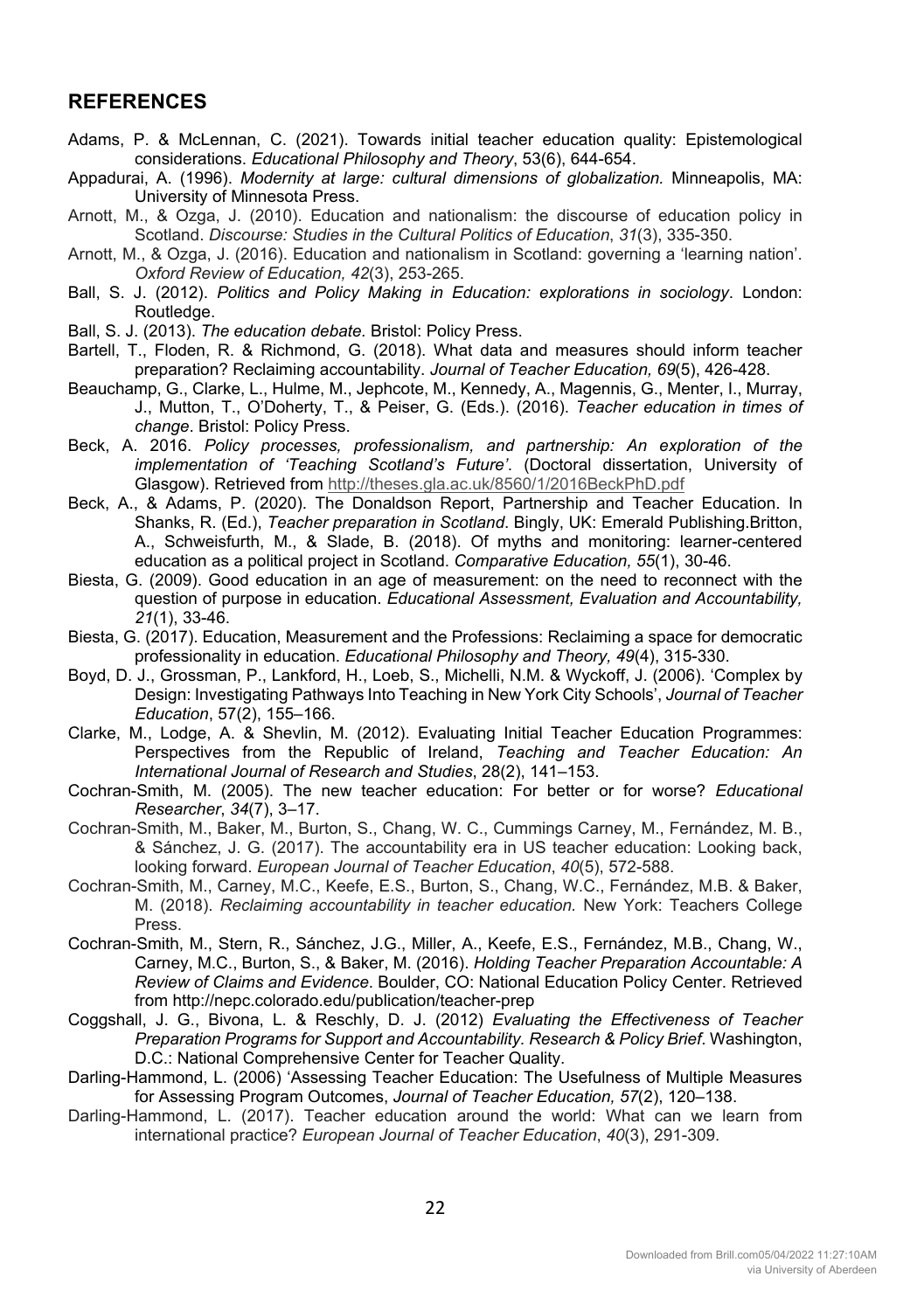- DeAngelis, K. J., Wall, A. F. & Che, J. (2013) The Impact of Preservice Preparation and Early Career Support on Novice Teachers' Career Intentions and Decisions, *Journal of Teacher Education, 64*(4), 338–355.
- den Brok, P., Wubbels, T. & van Tartwijk, J. (2017). Exploring beginning teachers' attrition in the Netherlands. Teachers and Teaching: Theory and Practice 23(8), 881-895.
- Donaldson, G. (2011) *Teaching Scotland's Future: Report of a review of teacher education in Scotland*. Edinburgh: Scottish Government.
- Drew, P. (2016) *Evaluating Teacher Education Programs through Performance-Based Assessments*. Hershey, Pennsylvania, USA: IGI Global.
- Ellis, V., Steadman, S., & Trippestad, T. A. (2019). Teacher education and the GERM: policy entrepreneurship, disruptive innovation and the rhetorics of reform. *Educational Review*, *71*(1), 101-121.
- Feuer, M. J., Floden, R.E., Chudowsky, N. & Ahn, N*.* (2013) *Evaluation of Teacher Preparation Programs: Purposes, Methods, and Policy Options*. Washington, D.C.: National Academy of Education.
- Fransson, G, Gallant, A & Shanks, R (2018). Human elements and the pragmatic approach in the Australian, Scottish and Swedish standards for newly qualified teachers, J*ournal of Educational Change*, *19*(2), 243-267.
- Furlong, J., Cochran-Smith, M., & Brennan, M. (2009). *Policy and politics in teacher education: international perspectives.* London: Routledge.
- Gansle, K. A., Noell, G. H. & Burns, J. M. (2012). Do student achievement outcomes differ across teacher preparation programs? An analysis of teacher education in Louisiana, *Journal of Teacher Education, 63*(5), 304–317.
- General Teaching Council for Scotland (2012). *Standards for registration*. Edinburgh: General Teaching Council for Scotland.
- Goldhaber, D., Liddle, S. & Theobald, R. (2013). The gateway to the profession: Assessing teacher preparation programs based on student achievement, *Economics of Education Review, 34*, 29–44.
- Goodwin, A. L., Smith, L., Souto-Manning, M., Cheruvu, R., Tan, M.Y., Reed, R. & Taveras, L. (2014). What should teacher educators know and be able to do? Perspectives from practicing teacher educators, *Journal of Teacher Education, 65*(4), 284–302.
- Guarino, C. Reckase, M., Stacy, B. & Wooldridge, J. (2015). A comparison of student growth percentile and value-added models of teacher performance, *Statistics and Public Policy*, *2*(1), 1–11.
- Henry, G. T., Bastian, K. C. & Smith, A. A. (2012). Scholarships to recruit the "best and brightest" into teaching: Who is recruited, where do they teach, how effective are they, and how long do they stay?, *Educational Researcher, 41*(3), 83–92.
- Hulme, M. & Kennedy, A. (2016). Teacher education in Scotland: Consensus politics and "the Scottish policy style". In G. Beauchamp et al. (Eds.), *Teacher education in times of change: Responding to challenges across the UK and Ireland* (pp. 91–108). Bristol: Policy Press.
- Hulme, M. & Menter, I. (2013) The Evolution of Teacher Education and the Scottish Universities. In Bryce, T., Humes, W., Gillies, D. & Kennedy, A. (Eds.). *Scottish Education: Fourth Edition* (pp. 905-914). Edinburgh: Edinburgh University Press (pp 905-914).
- Humes, W. M. (2008). Policy making in Scottish education. In T. G. K. Bryce & W. M. Humes (Eds.), *Scottish Education.* Edinburgh: Edinburgh University Press.
- Humes, W. M. & Bryce, T. (2013). The distinctiveness of Scottish education. In T. G. K. Bryce, W. M. Humes, D. Gillies & A. Kennedy (Eds.), *Scottish Education: Post-Devolution.* Edinburgh: Edinburgh University Press.
- Ingersoll, R., Merrill, L. & May, H. (2012). Retaining Teachers: how preparation matters, *Educational Leadership, 69*(8), 30–34.
- Jackson, C.K., Rockoff, J.E. & Staiger, D.O. (2014). Teacher effects and teacher-related policies. *Annual Review of Economics, 6*, 801-825.
- Jacob, B. A. & Lefgren, L. (2008). Can principals identify effective teachers? evidence on subjective performance evaluation in education, *Journal of Labor Economics, 26*(1), 101–136.

Jacob, B.A. & Welsh, E. (2011). What's in a rating? *Economics of Education Review, 30*, 434-448.

Johnston, D. H. (2020). School Placement: Problematising notions of the 'good' placement. In R. Shanks (ed.), *Teacher Preparation in Scotland.* Bingley, England: Emerald Publishing.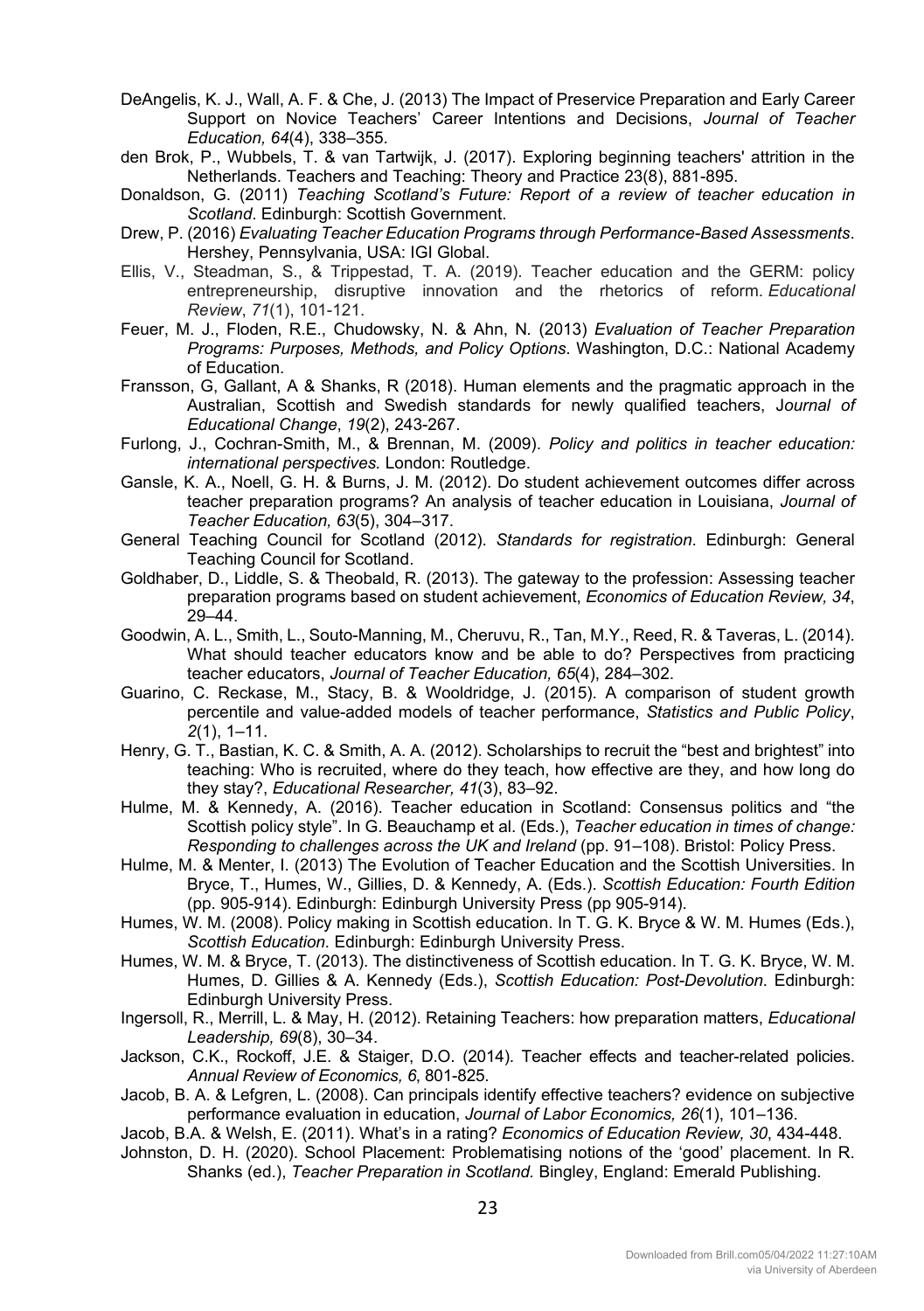- Kane, T. J., Rockoff, J. E. & Staiger, D. O. (2008). What does certification tell us about teacher effectiveness? Evidence from New York City, *Economics of Education Review, 27*(6), 615– 631.
- Kelly, A.V. (2009). *The curriculum: Theory and practice*. London: Sage.
- Kelly, S. & Northrop, L. (2015). Early career outcomes for the "best and the brightest": Selectivity, satisfaction, and attrition in the beginning teacher longitudinal survey, *American Educational Research Journal*, *52*(4), 624–656.
- König, J., Tachtsoglou, S., Lammerding, S., Strauß, S., Nold, G., & Rohde, A. (2017). The role of opportunities to learn in teacher preparation for EFL teachers' pedagogical content knowledge. *The modern language journal*, *101*(1), 109-127.
- Kennedy, A. (2016). Standards and accountability in teacher education. In G. Beauchamp et al. (Eds.), *Teacher education in times of change: Responding to challenges across the UK and Ireland* (pp. 143-160). Bristol: Policy Press.
- Kennedy, A. (2018). Developing a new ITE programme: a story of compliant and disruptive narratives across different cultural spaces. *European Journal of Teacher Education, 41*(5), 638-653.
- Kennedy, A. & Doherty, R. (2012). Professionalism and partnership: panaceas for teacher education in Scotland? *Journal of Education Policy, 27*(6), 835-848.
- Kumashiro, K. K. (2015). Review of proposed 2015 federal teacher preparation regulations, *Boulder, CO: National Education Policy Center.*
- Labaree, D. (2010). Teach for America and teacher ed: Heads they win, tails we lose', *Journal of Teacher Education*, *61*(1–2), 48-55.
- MacDonald, A. & Rae, A. (2018). Initial teacher education in Scotland. In T.G.K. Bryce, W.M. Humes, D. Gillies, & A. Kennedy (Eds.), *Scottish Education: Fifth Edition* (pp. 836-846). Edinburgh: Edinburgh University Press.
- McCrone, D. (1992). *Understanding Scotland: a sociology of a stateless nation*. London: Routledge.
- McIntyre, J., Youens, B., & Stevenson, H. (2019). Silenced voices: The disappearance of the university and the student teacher in teacher education policy discourse in England. *Research Papers in Education*, *34*(2), 153-168.
- Mangiante, E. (2011). Teachers matter: Measures of effectiveness in low-income minority schools. *Educational Assessment, Evaluation and Accountability, 23*(1), 41-63.
- Menter, I. (2018). Teacher education in a crucible of change. In C. Wyatt-Smith & L. Adie (Eds.), *Innovation and accountability in teacher education* (pp. 313-325). Singapore: Springer.
- Menter, I., Hulme, M., Elliot, D. & Lewin, J. (2010). *Literature review on teacher education in the 21st century*. Edinburgh: Scottish Government.
- Merino, N. & Pecheone, R. (2013). The performance assessment for California teachers: an introduction, *The New Educator, 9*(1), 3–11.
- Muñoz, M. A. & Chang, F. C. (2007). The elusive relationship between teacher characteristics and student academic growth: A longitudinal multilevel model for change, *Journal of Personnel Evaluation in Education*, *20*(3–4), 147–164.
- Mutton, T. (2016). 'Partnership in teacher education' In G. Beauchamp et al. (Eds.), *Teacher education in times of change: Responding to challenges across the UK & Ireland*. Bristol: Policy Press.
- OECD. (2005). *Teachers matter: Attracting, developing and retaining effective teachers*. Paris: Organization for Economic Cooperation & Development Publishing.
- Ozga, J. & Lingard, B. (2007). Globalisation, education policy and politics, In B. Lingard & J. Ozga (Eds.), *The Routledge Falmer Reader in Education Policy and Politics,* London: Routledge.
- Power, M. (1997). *The Audit Society*. Oxford: Oxford University Press.
- Rauschenberger, E., Adams, P. & Kennedy, A. (2017). *Measuring Quality in Initial Teacher Education: A literature for Scotland's MQuITE study*. Edinburgh: Scottish Council of Deans of Education.
- Richmond, G., Salazar, M. & Jones, M. (2019). Assessment and the future of teacher education. *Journal of Teacher Education, 70*(2), 86-89.
- Rizvi, F. & Lingard, B. (2010). *Globalizing education policy.* London: Routledge.
- Rockoff, J. E. & Speroni, C. (2010). Subjective and objective evaluations of teacher effectiveness, *The American Economic Review*, *100*(2), 261–266.
- Sachs, J. (2001). Teacher professional identity: Competing discourses, competing outcomes. *Journal of education policy*, *16*(2), 149-161.